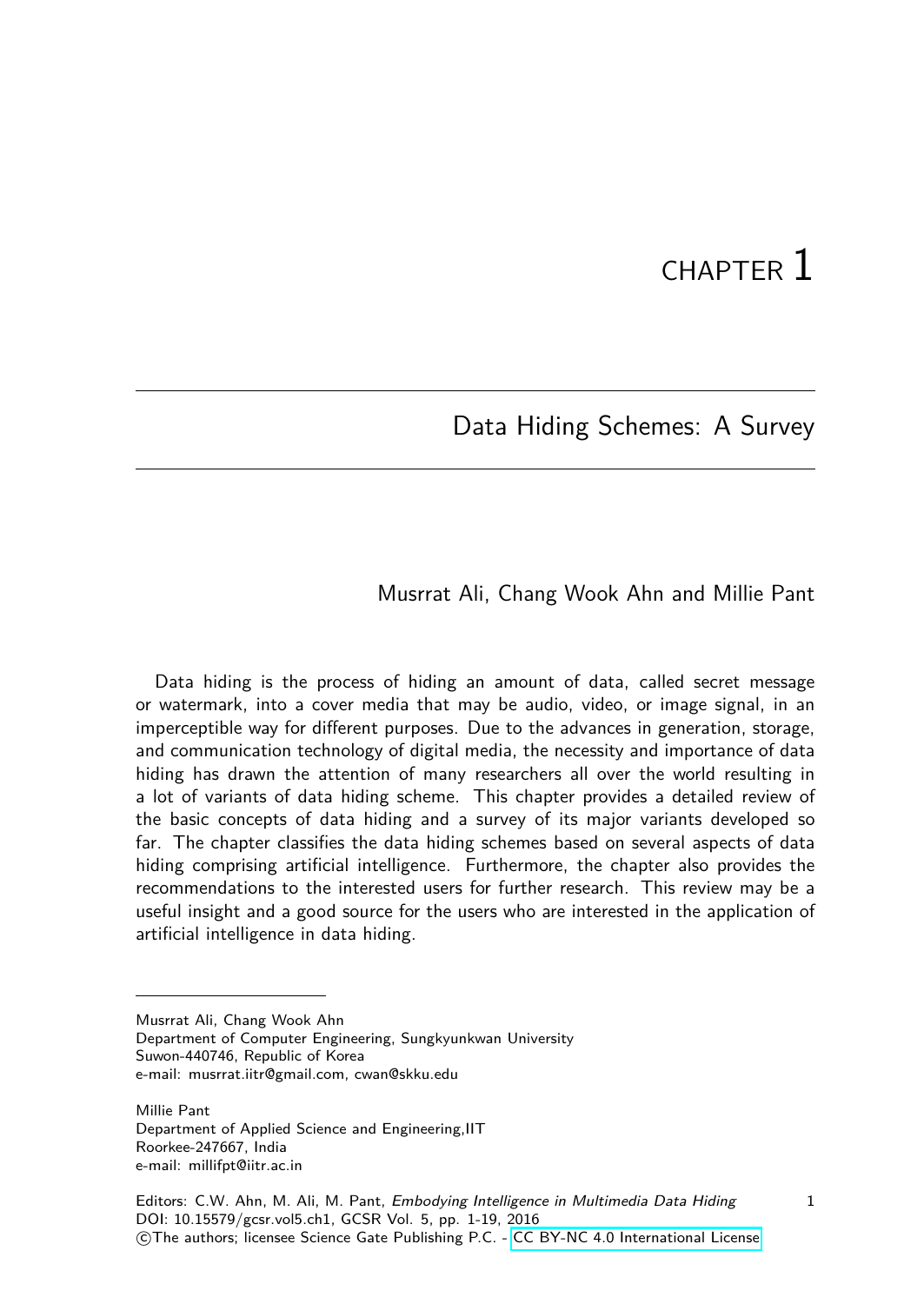### **1.1 Introduction**

Data hiding is the art and science for embedding data into cover media such as audio, video, or image to build a covert channel for secret communication, for the purpose of verifying the integrity, for the copyright protection, or for other purpose [\[21,](#page-12-0) [31,](#page-12-1) [34,](#page-12-2) [43,](#page-13-0) [50,](#page-13-1) [52,](#page-13-2) [56,](#page-14-0) [70,](#page-15-0) [72,](#page-15-1) [75,](#page-15-2) [78,](#page-15-3) [107,](#page-17-0) [115,](#page-17-1) [122\]](#page-18-0). Data hiding schemes can be categorized into two groups: watermarking and steganography [\[17,](#page-11-0) [92\]](#page-16-0). Stenography and digital watermarking have made great progress due to the rapid development of information technology, multimedia tools and their wide applications. In the application of copyright protection, an owner of a digital media can use the digital watermarking technique to embed a digital watermark into the cover media, resulting in a watermarked media, to claim the ownership [\[51,](#page-13-3) [102\]](#page-17-2). While, the steganography is used for covert communication [\[92\]](#page-16-0) in which people hide a secret data into a cover media, resulting in a stego-media; and a receiver of this stego-media can extract the hidden data from it to complete the communication. The main concern of a watermarking scheme is the robustness and transparency. That is, the watermark must be retrieved even if the watermarked-media is seriously distorted by the manipulation attacks such as lossy compression, rescaling, noise addition, cropping etc. While, the goal of steganography is different from watermarking. The key goal of steganography is to embed the maximum amount (capacity) of secret data to hide its existence with minimal distortion (transparency) of the cover media. A classification of data hiding techniques based on different factors is given in Fig.[\(1.1\)](#page-3-0) [\[92\]](#page-16-0) and comparison of steganography and watermarking is given in Table [1.1](#page-3-1) [\[87\]](#page-16-1).

Both the data hiding technologies embed the information in the cover media in order to send this information imperceptibly. However, in steganography, the communication is carried out between two parties. As a result, steganography is mainly concerned with concealing the existence of the communication and protecting the embedded data against any modifications that may happen during the transmission such as format change or compression. Thus, steganography has limited robustness. On the other hand, watermarking schemes are used when the cover is available to parties who know the existence of the hidden information and may try to destroy it. An important application of watermarking is the copyright protection of digital content [\[31,](#page-12-1) [51,](#page-13-3) [66,](#page-14-1) [85,](#page-15-4) [102,](#page-17-2) [108,](#page-17-3) [113\]](#page-17-4). Hence, the embedded information should be robust against intentional attacks that try to remove or change the watermark [\[5,](#page-11-1) [8,](#page-11-2) [26,](#page-12-3) [47,](#page-13-4) [49,](#page-13-5) [73,](#page-15-5) [74,](#page-15-6) [81,](#page-15-7) [88,](#page-16-2) [106\]](#page-17-5).

In the literature, many conventional data hiding schemes have been proposed in spatial domain and frequency (transform) domain [\[34,](#page-12-2) [43,](#page-13-0) [50,](#page-13-1) [56,](#page-14-0) [72,](#page-15-1) [122\]](#page-18-0). The data hiding can cause damage to the sensitive information present in the cover media. Therefore, at the receiving end, the exact recovery of cover media may not be possible by these schemes. Furthermore, there exist certain applications such as military communication, healthcare, and law-enforcement that may not accept even small quality degradation of cover media prior to the downstream processing. In such cases, reversible data hiding schemes [\[32,](#page-12-4) [52,](#page-13-2) [56\]](#page-14-0) are employed instead of conventional data hiding schemes. Reversible data hiding of digital content allows full extraction of the hidden data along with the complete restoration of the cover media. In other words, if the data hiding scheme is irreversible, then the extractor can extract only the hidden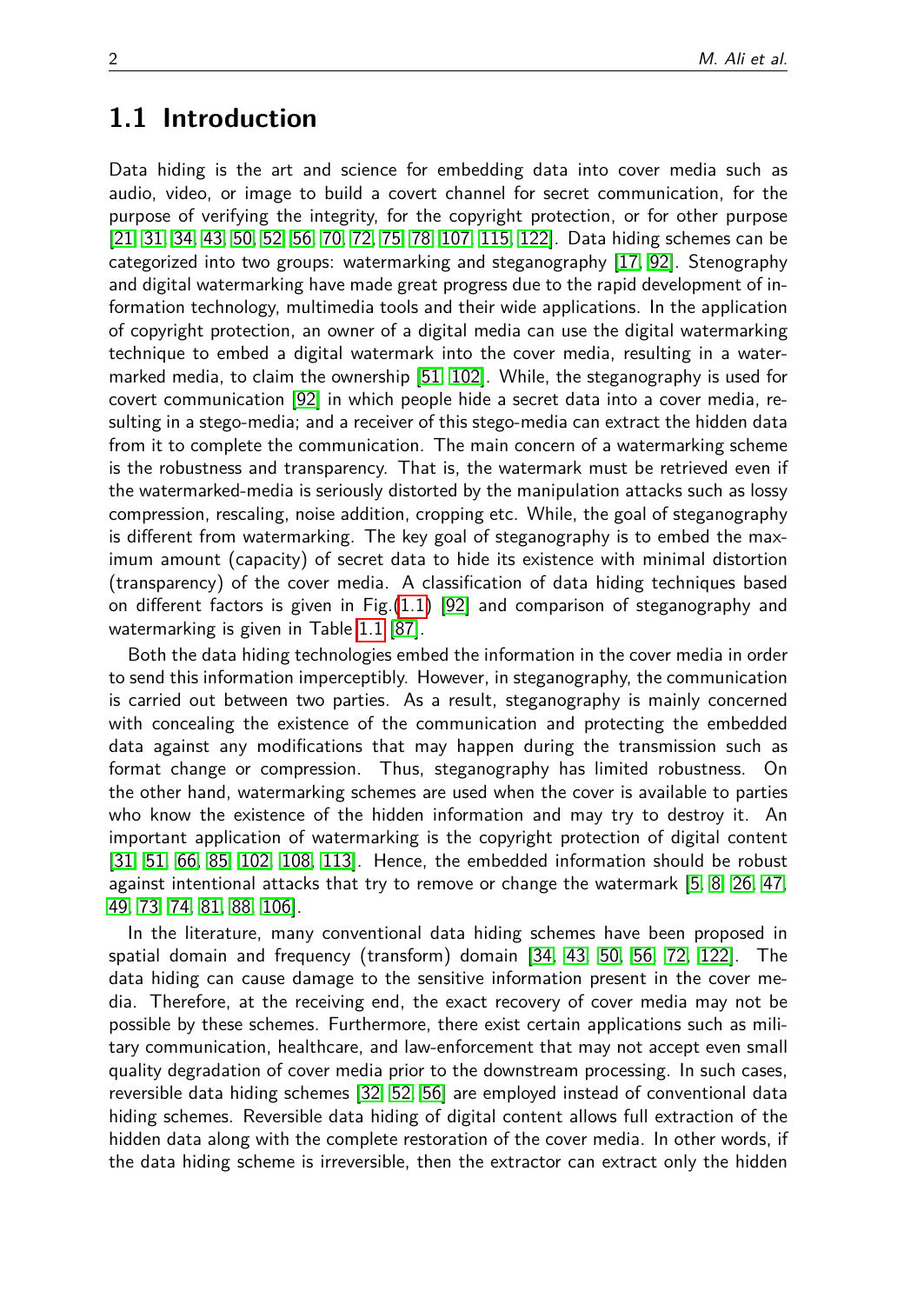data and the original cover media cannot be restored. While, a reversible data hiding scheme allows the extractor to recover the original cover media completely upon extraction of the hidden data. In the recent past, several reversible data hiding schemes have been developed based on different concepts such as lossless compression [\[31\]](#page-12-1), difference expansion [\[1,](#page-10-0) [112\]](#page-17-6), histogram-shifting [\[16,](#page-11-3) [30,](#page-12-5) [36,](#page-13-6) [40,](#page-13-7) [65,](#page-14-2) [96,](#page-16-3) [100,](#page-16-4) [110\]](#page-17-7), vector quantization [\[13,](#page-11-4) [56,](#page-14-0) [68,](#page-14-3) [89,](#page-16-5) [98,](#page-16-6) [97,](#page-16-7) [101\]](#page-16-8), and prediction-error [\[30,](#page-12-5) [33,](#page-12-6) [55,](#page-14-4) [80,](#page-15-8) [114\]](#page-17-8). A detailed review of reversible watermarking schemes is given in [\[46\]](#page-13-8).

Depending on the variety of applications of data hiding schemes, the requirement of features (transparency, robustness, capacity) that must be satisfied varies accordingly. These features are conflicting with each other, so it is a very difficult task to satisfy all the requirements at the same time. Some of the researchers tried to find out the solution of this problem utilizing the artificial intelligence approaches [\[2,](#page-10-1) [4,](#page-11-5) [5,](#page-11-1) [6,](#page-11-6) [7,](#page-11-7) [8,](#page-11-2) [47,](#page-13-4) [52,](#page-13-2) [71,](#page-15-9) [72,](#page-15-1) [76,](#page-15-10) [81,](#page-15-7) [85,](#page-15-4) [94,](#page-16-9) [95,](#page-16-10) [108,](#page-17-3) [121\]](#page-18-1). There are different versions of data hiding based on different approaches. Therefore, the focus of this chapter is to provide a critical review of data hiding schemes.

The rest of the chapter is structured as follows. General characteristics of the data hiding are given in Section [1.2.](#page-4-0) Digital watermarking schemes are reviewed in Section [1.3.](#page-5-0) Section [1.4](#page-6-0) provides a survey of steganography schemes. Intelligent data hiding schemes are given in Section [1.5.](#page-8-0) Finally, the summary of the chapter is given in Section [1.6.](#page-10-2)

### **1.2 The Requirements for Data Hiding**

Depending on a variety of applications each data hiding scheme must have some basic requirements. These are transparency or imperceptibility, robustness, and capacity, which are in brief given below. It is hard to satisfy all the requirements at the same time as these are contradictory to each other  $(Fig.(1.2))$  $(Fig.(1.2))$  $(Fig.(1.2))$  [\[90\]](#page-16-11).

#### **1.2.1 Transparency or Imperceptibility**

Due to the insertion of secret data into cover media (audio, video, image etc.) distortion is expected in the cover media. Perceptual similarity of the original cover media with the embedded cover media is referred as transparency. The aim of data hiding is not to introduce the visible distortions in cover media to maintain its commercial value. For the assessment of perceptual similarity no universal effective measure exists [\[81\]](#page-15-7). However, Peak Signal to Noise Ratio (*P SNR*) [\[5\]](#page-11-1) and structural similarity index (*SSIM*) [\[81\]](#page-15-7) are widely adopted by the data hiding community.

**PSNR:** It is widely used for the performance evaluation of data hiding systems. In context of image, it is the ratio between the power of an image with maximum allowable pixel intensity (255 for 8-bit images) to the power of the noise. The noise power is defined as the power the of difference between original and watermarked images. Mathematically, it is defined as [\[5\]](#page-11-1):

$$
PSNR(X,Y) = 10 \log_{10} \left( \frac{\left(255\right)^2}{\frac{1}{n \times n} \sum_{i=1}^n \sum_{j=1}^n \left(X\left(i,j\right) - Y\left(i,j\right)\right)^2} \right) \tag{1.1}
$$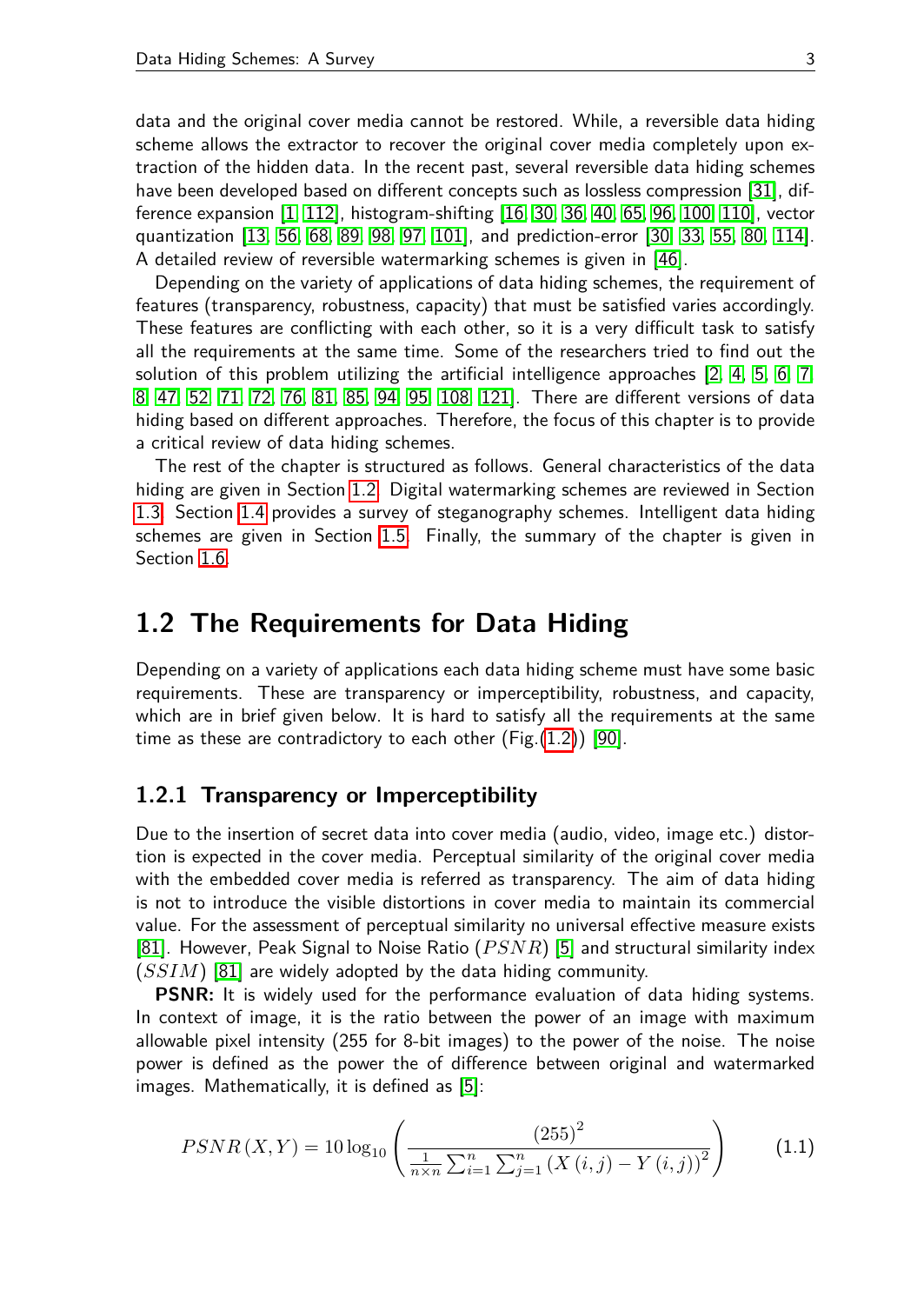

<span id="page-3-0"></span>Figure 1.1: Classification of data hiding techniques based on different requirements [\[92\]](#page-16-0).

<span id="page-3-1"></span>Table 1.1: Comparison of watermarking and steganography [\[87\]](#page-16-1).

| <b>Attributes</b>  | Watermarking                                          | Steganography                                |
|--------------------|-------------------------------------------------------|----------------------------------------------|
| Objective          | Protect the embedded data against intentional attacks | Conceal the existence of the communications  |
|                    | applied to remove or destroy it                       |                                              |
| Carrier            | Any digital media                                     | Any digital media                            |
| Perceptual quality | Application dependent                                 | Must exist                                   |
| of cover media     |                                                       |                                              |
| Embedding data     | Application dependent                                 | Large                                        |
| Output             | Watermarked media                                     | Stego-media                                  |
| Goal fails when    | Embedded watermark changed or removed                 | Existence of secret message is detected      |
| Challenges         | Robustness and perceptual transparency                | Perceptual transparency, Hiding capacity and |
|                    |                                                       | Robustness                                   |

where *X* and *Y* stand for the original and the processed images; subscripts *i* and *j* denote the location of the pixel value in the respective images; and *n* is the height or width of the square image.

**SSIM:** The structural similarity index (SSIM) is a relatively new method that is used to measure the similarity between the reference (original) image (*X*) and the embedded image (*Y* ). It is developed by Wang et al. [\[109\]](#page-17-9), and is considered to be correlated with the quality perception of the human visual system (HVS). It is designed by modeling an image distortion as a combination of three factors that are loss of correlation, luminance distortion and contrast distortion. The SSIM is defined as [\[81\]](#page-15-7):

$$
SSIM(X,Y) = \frac{(2\mu_X \mu_Y + C_1)(2\sigma_{XY} + C_2)}{(\mu_X^2 + \mu_Y^2 + C_1)(\sigma_X^2 + \sigma_Y^2 + C_2)}
$$
(1.2)

with 
$$
\begin{Bmatrix} C_1 = K_1 L \\ C_2 = K_2 L \end{Bmatrix}
$$
,  $\begin{Bmatrix} K_1 = 0.01 \\ K_2 = 0.03 \end{Bmatrix}$  and  $L = 255$ 

where  $\mu$ ,  $\sigma^2$ , and  $\sigma_{XY}$  are the mean, variance, and covariance of the images  $X$  and *Y*. The constants  $C_1$ , and  $C_2$  are the stabilizing constants that are used to avoid a null denominator. The value of SSIM index ranges over the interval [0*,* 1]. A value of 0 means no correlation between images, and 1 means that both images are same.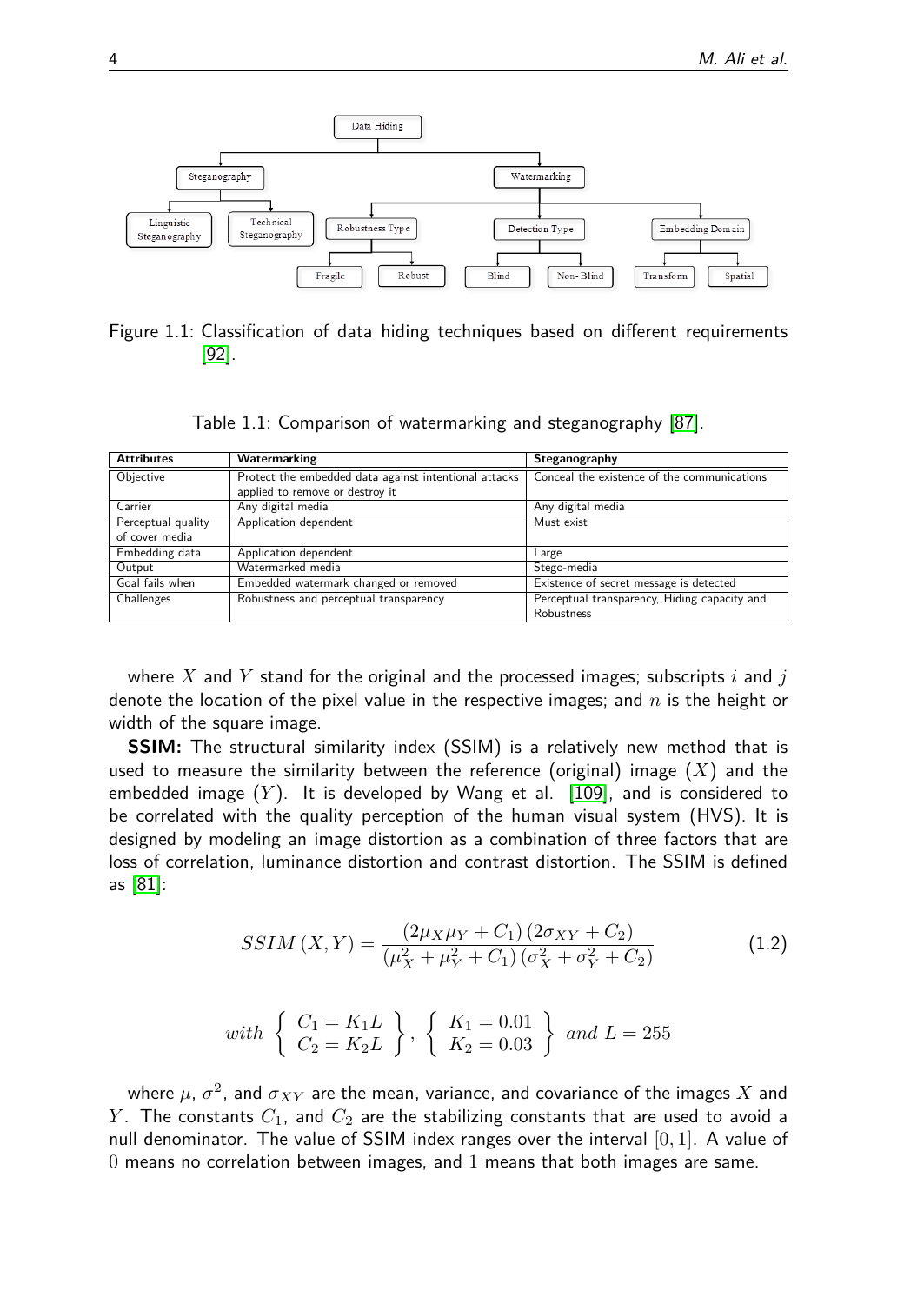

<span id="page-4-0"></span>Figure 1.2: Tradeoffs between robustness, transparency and capacity [\[90\]](#page-16-11).

#### **1.2.2 Robustness**

Robustness is defined as the ability of a data hiding system to withstand against modifications imposed on the watermarked/stego media. It is the most important property of a data hiding system for the correct detection of embedded data. A data hiding scheme used for the copyright protection is supposed to survive any kind of intentional and unintentional modification imposed on the watermarked/stego media. The purpose of these attacks is to remove the synchronization between the embedder and the detector. Robustness of a data hiding system is evaluated using different methods such as bit error rate (*BER*) [\[45\]](#page-13-9) and normalized correlation (*NC*) [\[2,](#page-10-1) [6\]](#page-11-6). The normalized correlation between an image and its processed image is defined as:

$$
NC(X,Y) = \frac{\sum_{i=1}^{n} \sum_{j=1}^{n} X(i,j) \times Y(i,j)}{\sqrt{\sum_{i=1}^{n} \sum_{j=1}^{n} X(i,j)^{2}} \sqrt{\sum_{i=1}^{n} \sum_{j=1}^{n} Y(i,j)^{2}}}
$$
(1.3)

where *X* and *Y* stand for the original and the processed images; subscripts *i* and *j* denote the location of the pixel value in the respective images; and *n* is the height or width of the square image. The bit error rate (*BER*) is defined irrespective of the host image size as [\[45\]](#page-13-9):

$$
BER = \frac{Number\ of\ incorrect\ bits}{Number\ of\ total\ bits} \tag{1.4}
$$

#### **1.2.3 Capacity**

The capacity describes the maximum amount of secret data that can be hidden in the cover media. Different data hiding applications have different capacity requirements [\[17,](#page-11-0) [24,](#page-12-7) [92,](#page-16-0) [115\]](#page-17-1). Capacity estimation is a fundamental problem of steganography, where the question is how much data can safely be hidden without being detected? However, in watermarking, the primary constraint for the capacity is its mutual dependence on a few other properties (e.g., transparency, robustness) rather than the detection problem as in steganography. Usually, capacity is expressed in bits per pixel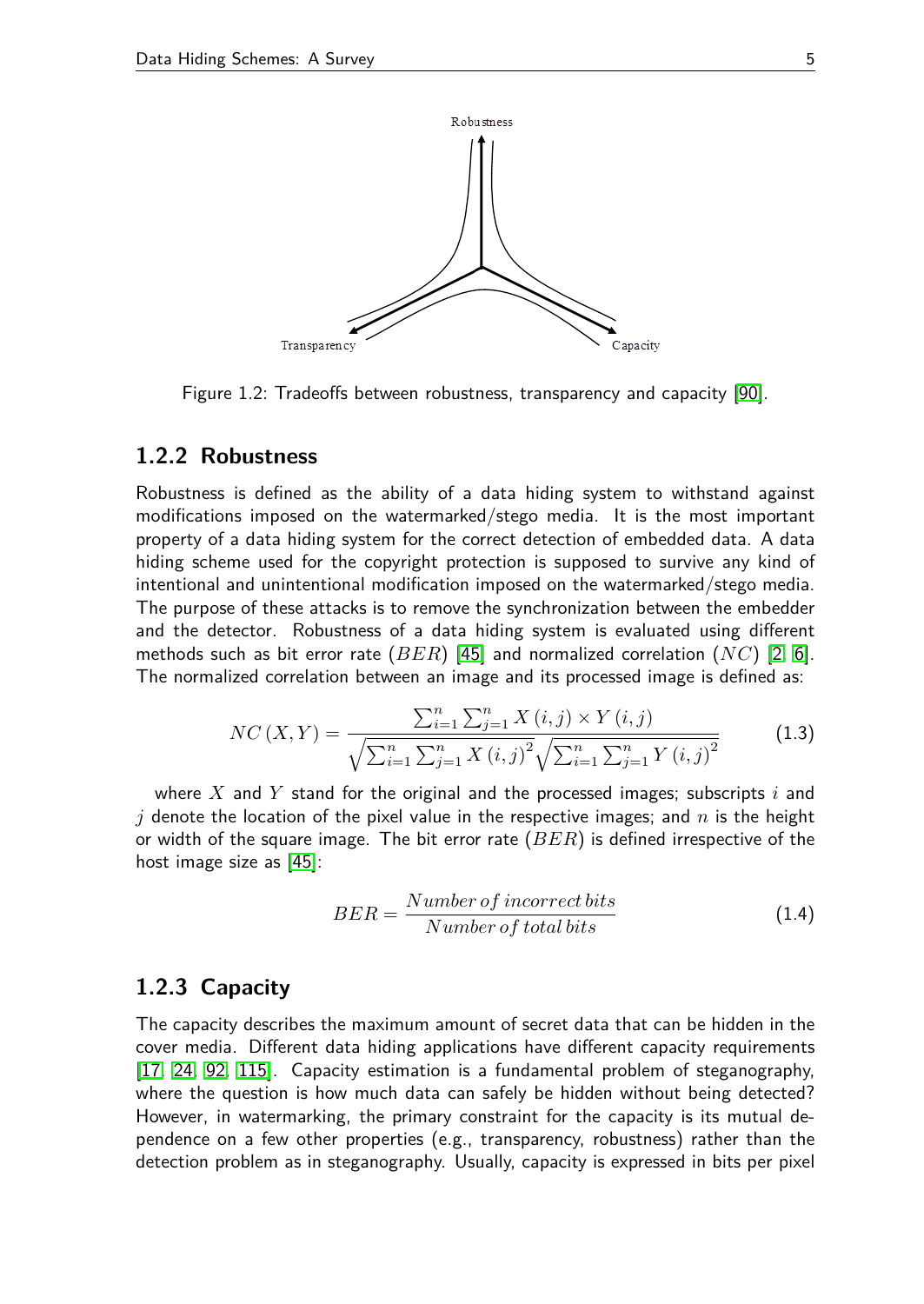in images, bits per sample in audio and bits per frame in videos. Data hiding algorithms with high capacity and low robustness are called steganography techniques, while the general term of watermarking usually refers to a low-capacity robust data hiding scheme. The capacity of a data hiding scheme defined as [\[53\]](#page-13-10):

$$
Capacity = \frac{Maximum embedded data size}{Cover media size} \tag{1.5}
$$

### <span id="page-5-0"></span>**1.3 Digital watermarking**

The huge expansion of Internet and computer networks have made the digital data (e.g. audio, video, image, etc.) acquisition and distribution very easy nowadays. Also, the digital data having the same quality as that of the original one can be created easily with the help of advanced multimedia technologies. But, besides all of these advantages, there are many undesired issues, including the piracy and misuse of digital contents. This concern has drawn the attention of the researchers towards the development of digital watermarking scheme [\[21,](#page-12-0) [20,](#page-12-8) [63\]](#page-14-5). Digital watermarking is the process of embedding a watermark into cover media imperceptibly. Generally, digital watermarking has three different stages; embedding, distortion implemented to remove the watermark and detection/extraction. A schematic illustration of watermarking is given in  $Fig.(1.3)$  $Fig.(1.3)$ .

The watermarking schemes given in the literature can be classified into numerous categories based on different sets of criteria [\[20,](#page-12-8) [41\]](#page-13-11). One of them is the domain in which the watermark is inserted; spatial domain schemes and frequency domain schemes. In spatial domain schemes, the watermark is directly inserted into the cover media by altering the pixel values [\[62,](#page-14-6) [79,](#page-15-11) [115\]](#page-17-1). These methods have the advantages of easy implementation and low cost operation, but generally are not resistant enough to signal processing or other geometric attacks. While frequency domain schemes transform the representation of spatial domain into the frequency domain and then modify its frequency coefficients to embed the watermark. There are many transform domain watermarking schemes such as discrete cosine transforms (DCT) [\[4,](#page-11-5) [9,](#page-11-8) [57,](#page-14-7) [39,](#page-13-12) [37,](#page-13-13) [38,](#page-13-14) [113\]](#page-17-4), singular value decomposition (SVD) [\[8,](#page-11-2) [14,](#page-11-9) [22,](#page-12-9) [27,](#page-12-10) [28,](#page-12-11) [34,](#page-12-2) [48,](#page-13-15) [52,](#page-13-2) [63,](#page-14-5) [74,](#page-15-6) [77,](#page-15-12) [84,](#page-15-13) [85,](#page-15-4) [90,](#page-16-11) [91,](#page-16-12) [113\]](#page-17-4), discrete Fourier transforms (DFT) [\[18,](#page-11-10) [64,](#page-14-8) [67,](#page-14-9) [70,](#page-15-0) [94\]](#page-16-9), and discrete wavelet transforms (DWT) [\[7,](#page-11-7) [28,](#page-12-11) [51,](#page-13-3) [83,](#page-15-14) [90,](#page-16-11) [102,](#page-17-2) [117\]](#page-17-10). These methods typically provide higher imperceptibility and are much more robust to distortion attacks, but the computational cost is higher than spatial-domain watermarking methods. The performance of watermarking methods further improved by combining two or more transformations [\[4,](#page-11-5) [2,](#page-10-1) [5,](#page-11-1) [28,](#page-12-11) [37,](#page-13-13) [48,](#page-13-15) [52,](#page-13-2) [74,](#page-15-6) [76,](#page-15-10) [84,](#page-15-13) [85,](#page-15-4) [90,](#page-16-11) [102,](#page-17-2) [113,](#page-17-4) [121\]](#page-18-1). The idea was based on the fact that the combined effect of the transforms would be more effective than the sum of their individual effects.

The literature review of SVD based watermarking reveals that, the watermarking schemes developed in spatial domain or frequency domain, generally embed singular values of the watermark and the rest of the information is kept safe for its extraction. Various researchers pointed out the false positive detection problem in most of the SVD-based algorithms and proved that the verification watermark unreasonably can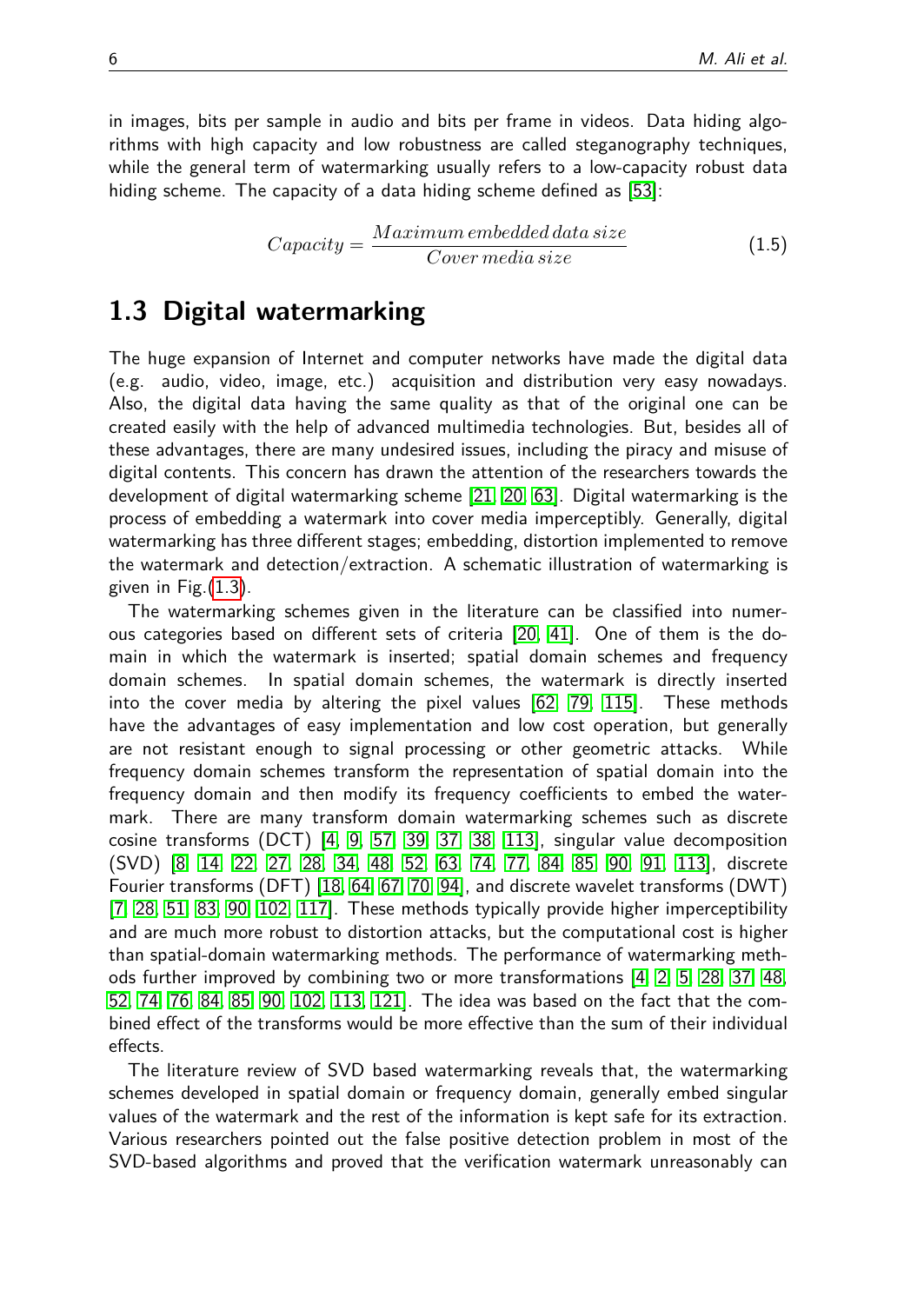

<span id="page-6-1"></span>Figure 1.3: Illustration of watermark embedding and its retrieval.

be extracted [\[3,](#page-11-11) [19,](#page-11-12) [34,](#page-12-2) [35,](#page-12-12) [60,](#page-14-10) [61,](#page-14-11) [59,](#page-14-12) [86,](#page-16-13) [93,](#page-16-14) [120\]](#page-18-2). This creates an ambiguous situation, indicating the futility of such schemes for copyright protection purpose. To overcome this problem, numerous researchers have proposed improved versions of SVD based image watermarking schemes. A robust image watermarking scheme based on SVD that embeds the entire watermark is proposed by Mohammad et al. [\[77\]](#page-15-12). Run et al. [\[85\]](#page-15-4) introduced an image watermarking scheme employing SVD and embedding the principal component of the watermark. Particle swarm optimization is applied to get the optimal scaling factors for embedding. It is based on the fact that SVD subspace (left and right singular vectors) can preserve a significant amount of information about an image. Because different regions of an image have different local features, so some visual models may be incorporated in finding the suitable embedding regions to improve robustness while maintaining imperceptibility. Based on this concept, a blind SVD-based watermarking scheme is presented in [\[14\]](#page-11-9). The host image is segmented into non-overlapping blocks, then the embedding blocks (most textured) are selected depending upon the number of non-zero singular values. The watermark bits are embedded by modifying the coefficients in the first column of the left singular vector matrix of the target blocks. Lai et al. [\[48\]](#page-13-15) has introduced an image watermarking scheme based on human visual system (HVS) and SVD. The embedding process of the scheme is same as in [\[14\]](#page-11-9), while the embedding blocks are selected based on the sum of visual and edge entropy. The scheme of Fan et al. [\[27\]](#page-12-10) is an advanced version of the scheme proposed by Chang [\[14\]](#page-11-9), that promoted the transparency of the scheme by incorporating compensation operation. According to their scheme, the damage in the quality due to insertion of the watermark in the left singular vector matrix is compensated by modifying the right singular vector matrix.

### <span id="page-6-0"></span>**1.4 Steganography**

For decades, people attempted to develop innovative methods for secret communication. Steganography is an area of information security, which conceals information in a cover media for secret communication. A thorough history of steganography can be found in the literature [\[82\]](#page-15-15). The word steganography is of Greek origin. It is derived from two Greek words "stegos" which means "cover" and "grafia" which means "writing" [\[87\]](#page-16-1). It is generally used for the secure communication to hide it from attackers that create difficulties for unintended user to extract the information.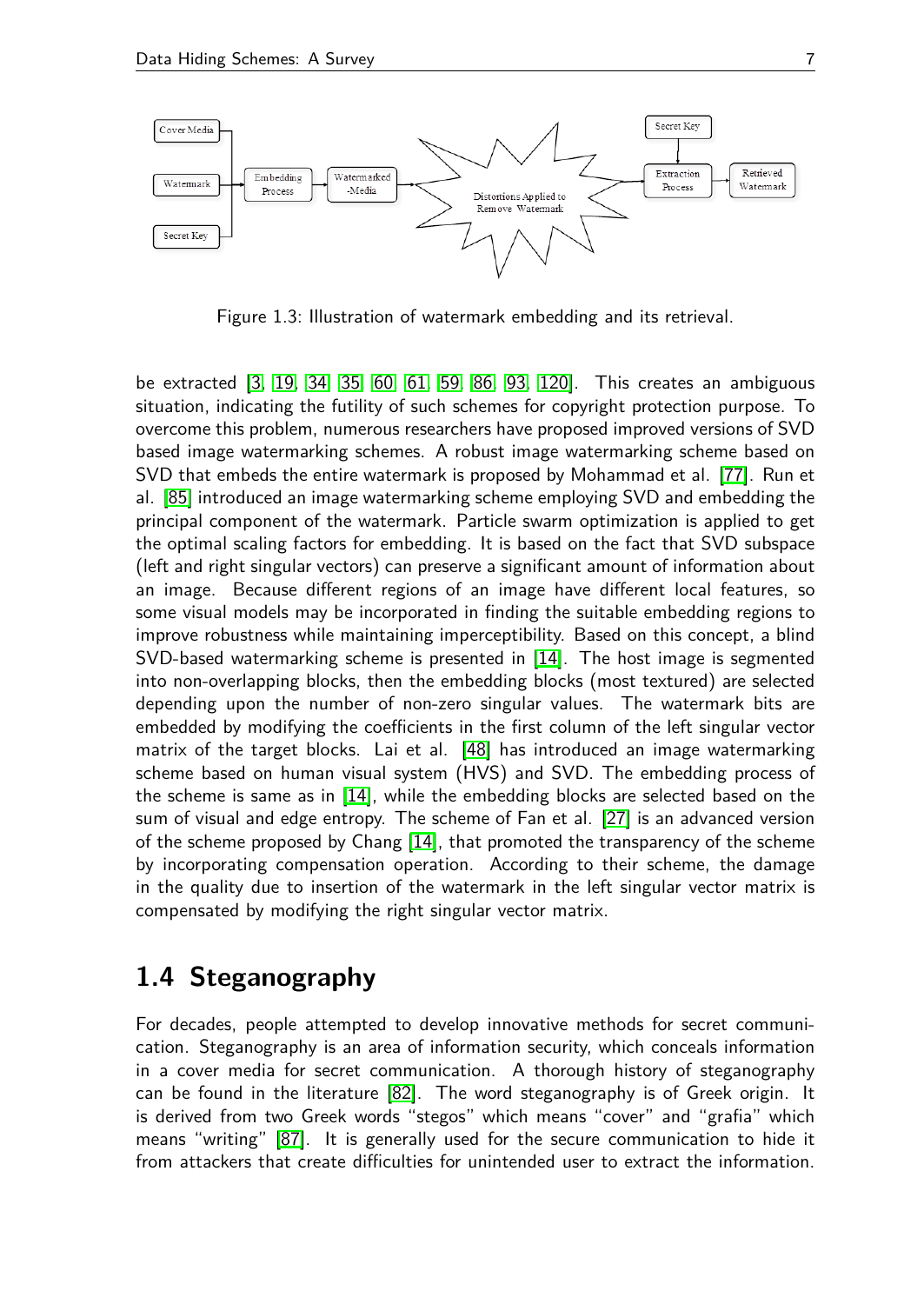Only the receiver of stego-media has the ability to extract the secret data. Steganalysis [\[65\]](#page-14-2) is used for the detection of hidden information. Steganography is illustrated with a block diagram given in Fig.[\(1.4\)](#page-8-1). It follows the similar computational steps as employed by a watermarking scheme. However, the goals are different of both the schemes. In the monarchy of this digital world, steganography has created an atmosphere of corporate vigilance that has produced various interesting applications. The challenge of steganography is to embed as much information as possible with maximum transparency.

In the recent past, many steganographic approaches have been proposed for secure communications. A detailed study of steganographic approaches and their classification based on different criteria are given in [\[17,](#page-11-0) [87,](#page-16-1) [92\]](#page-16-0). In this chapter steganographic schemes have been classified into spatial and frequency domain. The steganography schemes in spatial domain directly embed the secret data into the cover media by modifying its values to generate the stego-media [\[98\]](#page-16-6). Chang et al. [\[11\]](#page-11-13) proposed a scheme to hide secret data in the least significant bit (LSB) of image pixels by using a dynamic programming strategy. Chan and Cheng [\[10\]](#page-11-14) proposed a simple LSB substitution-based hiding technique, and Wang et al. [\[104\]](#page-17-11) proposed an image-hiding method based on optimal LSB substitution and a genetic algorithm. Wu et al. [\[111\]](#page-17-12) proposed a secret image sharing scheme by applying optimal pixel adjustment process to enhance the image quality under different payload capacity and various authentication bits conditions.

In order to speed up the transmission time over the Internet and reduce bandwidth usage, data compression is commonly used to reduce the amounts of data traveling over a communication network. Several widely accepted compression methods are vector quantization (VQ), discrete wavelet transformation (DWT), and discrete cosine transformation (DCT). One of the most common compression algorithms is VQ, which is an attractive option because of its simplicity and cost-effectiveness. Recently, Tu et al. [\[98\]](#page-16-6) presented an advanced version of the steganographic scheme proposed in [\[15\]](#page-11-15), which is based on a vector quantization image compression technique. The steganographic schemes based on DWT and DCT can be found in [\[12,](#page-11-16) [42,](#page-13-16) [58,](#page-14-13) [118\]](#page-17-13).

Steganographic schemes in frequency domain make use of frequency oriented mechanisms such as discrete cosine transform (DCT), discrete wavelet transform (DWT), and Fresnel transform (FT). Chang et al. [\[12\]](#page-11-16) have proposed the reversible data hiding in DCT coefficients of the medium frequency components in each block. Lin [\[58\]](#page-14-13) has used a histogram shifting method for reversible data hiding in DCT coefficients. The bit-plane compression technique has been used in [\[118\]](#page-17-13). A frequency domain steganography based information hiding technique using Fresnel transform (FT), has been proposed in [\[69\]](#page-14-14). In this method, the Fresnelet coefficients of the least significant bit (LSB) at high frequency subbands are used to embed the QR coded secret message.

Due to their simplicity and speed, spatial domain schemes, and in particular least significant bit (LSB) replacement techniques are widely used for steganographic applications. However, LSB replacement techniques are vulnerable to statistical analysis, as well as slight manipulations of the stego-media. Hence, an attacker can destroy the hidden information by simply zeroing out the least significant bits of all pixels in the stego-media.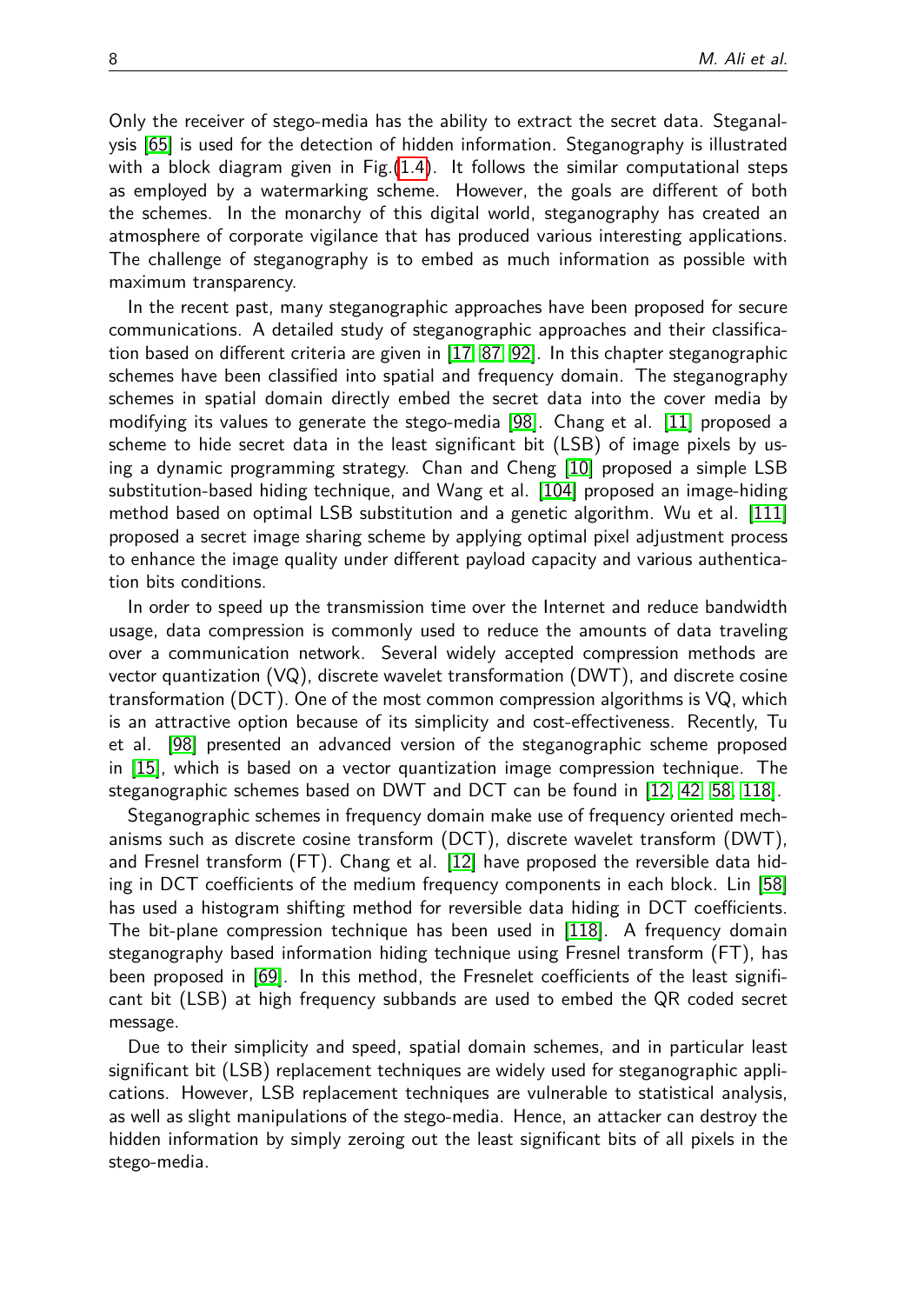

<span id="page-8-1"></span>Figure 1.4: Illustration of steganography scheme for secret message hiding and its retrieval.

## <span id="page-8-0"></span>**1.5 Application of Artificial Intelligence in Data Hiding**

Many schemes ranging from conventional to artificial intelligence-based have been proposed to deal with multimedia data hiding problems [\[23,](#page-12-13) [33,](#page-12-6) [43,](#page-13-0) [50,](#page-13-1) [54,](#page-14-15) [55,](#page-14-4) [56,](#page-14-0) [98,](#page-16-6) [100,](#page-16-4) [101,](#page-16-8) [103,](#page-17-14) [114\]](#page-17-8). In the implementation of conventional data hiding schemes the users need to provide a good combination of algorithmic parameters to get the best performance. Furthermore, the hand-tuning of these parameters itself is a difficult task due to the complex interactions, even if one were to carry out preliminary experimentation, the optimal parameter settings may never be found. Also, the performance of data hiding schemes depends on the locations in cover media and the data to be hidden. To find the solution of all these problems many researchers have developed intelligent data hiding schemes [\[6,](#page-11-6) [71,](#page-15-9) [72,](#page-15-1) [108,](#page-17-3) [99,](#page-16-15) [116\]](#page-17-15). It is expected that intelligent data hiding schemes have better results in terms of robustness, transparency or tradeoff between them.

In the last two decades, artificial intelligence (AI) techniques such as evolutionary algorithms (EAs), support vector machine, fuzzy logic and neural networks have played an important role in data hiding [\[25,](#page-12-14) [71,](#page-15-9) [72,](#page-15-1) [83,](#page-15-14) [95,](#page-16-10) [94,](#page-16-9) [99,](#page-16-15) [105,](#page-17-16) [116,](#page-17-15) [121\]](#page-18-1) for improving the performance. Under the category of evolutionary algorithms, genetic algorithm (GA) [\[7,](#page-11-7) [23,](#page-12-13) [25,](#page-12-14) [47,](#page-13-4) [71,](#page-15-9) [72,](#page-15-1) [81\]](#page-15-7), particle swarm optimization (PSO) [\[53,](#page-13-10) [85,](#page-15-4) [94,](#page-16-9) [99,](#page-16-15) [108\]](#page-17-3), differential evolution (DE) [\[4,](#page-11-5) [6,](#page-11-6) [2,](#page-10-1) [8,](#page-11-2) [52\]](#page-13-2), Firefly algorithm [\[76\]](#page-15-10), and artificial bee colony (ABC) [\[5\]](#page-11-1) have made numerous valuable contributions to the field of data hiding. An image watermarking technique which uses a GA to find the optimal scaling factors for watermark insertion is designed by Lai [\[47\]](#page-13-4). In [\[81\]](#page-15-7), the introduced technique is making use of a simple genetic algorithm in order to optimize the set of parameters for moments that significantly influences the locality properties alongside with the overall performance of the watermarking procedure. A blind image watermarking scheme in discrete wavelet transform-discrete cosine transform (DWT-DCT) utilizing GA, to achieve a predefined image quality after watermark insertion, is proposed in [\[7\]](#page-11-7). Application of GA in video steganography can be found in [\[23\]](#page-12-13),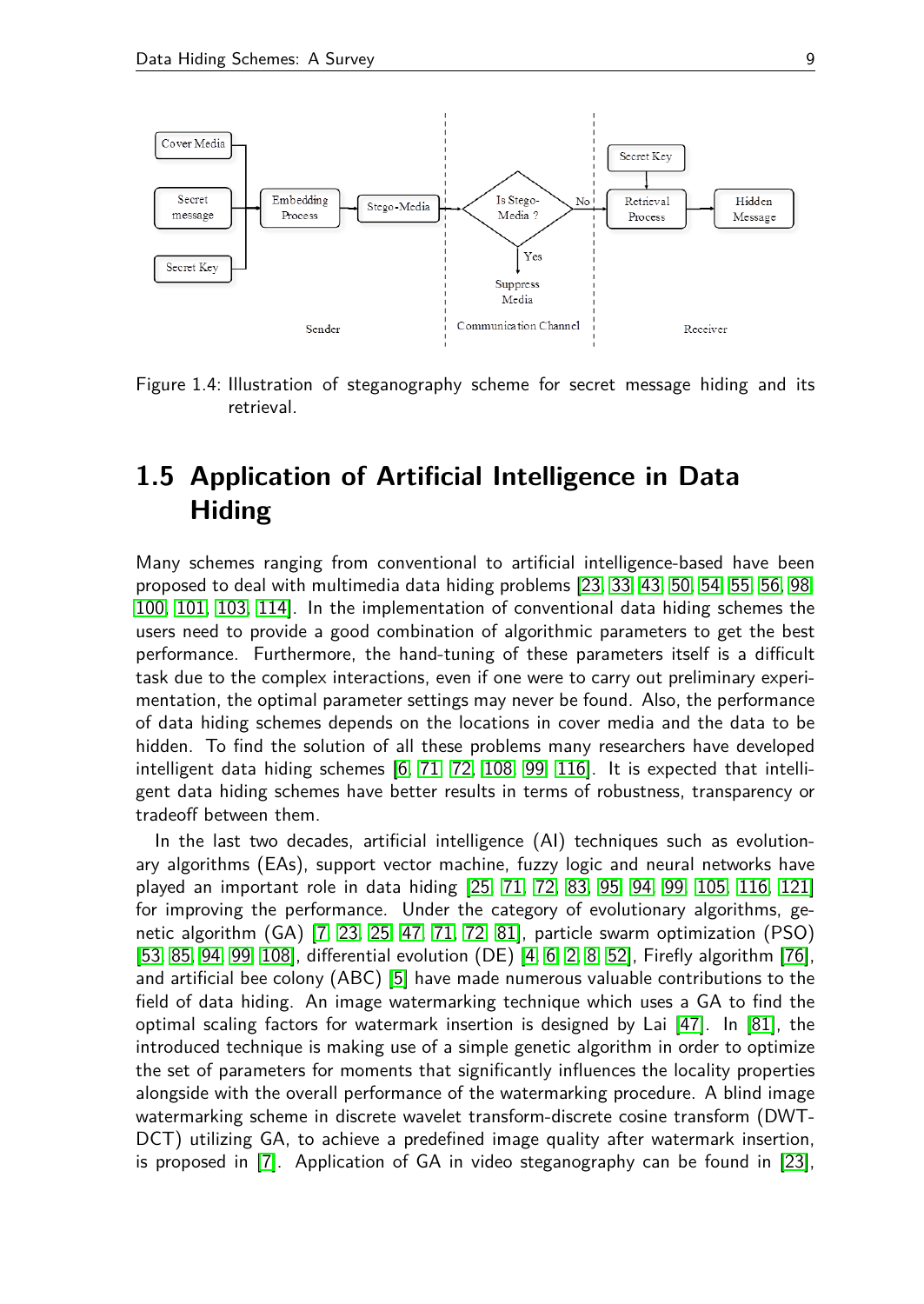which is based on the concept of least significant bit (LSB). Wang et al. [\[108\]](#page-17-3) have applied PSO to find the optimal threshold for quantization of wavelet coefficients. In [\[85\]](#page-15-4) principal component of watermark was embedded instead of singular values of the watermark to prevent the false positive problem. Principal component was embedded in frequency domain and scaling factor was obtained by PSO. Fındık et al. [\[29\]](#page-12-15), have applied the PSO for color image watermarking. A new audio watermarking scheme based on self-adaptive particle swarm optimization (SAPSO) and quaternion wavelet transform (QWT) is proposed by Lei et al. [\[53\]](#page-13-10). By obtaining optimal watermark strength using a uniquely designed objective function, SAPSO addresses the conflicting problem of robustness, imperceptibility, and capacity of audio watermarking scheme using self-adjusted parameters. Applications of DE algorithm for finding the optimal parameters for image watermarking can be found in [\[4,](#page-11-5) [6,](#page-11-6) [2,](#page-10-1) [8,](#page-11-2) [52\]](#page-13-2). Recently, Mishra et al. [\[76\]](#page-15-10) implemented Firefly algorithm to find the optimal values of multiple scaling factors (MSFs) for watermark embedding. A relatively new member of evolutionary algorithms, artificial bee colony (ABC), is introduced in [\[5\]](#page-11-1) for finding optimal watermarking parameters. It is observed from the literature that all these evolutionary algorithm based data hiding schemes have given better results in comparison to the conventional data hiding schemes.

The neural networks have shown a good potency in dealing with the data hiding problems [\[44,](#page-13-17) [83,](#page-15-14) [119\]](#page-18-3). The neural structure of the human eye is considered in human visual system (HVS). Therefore, it may be a good choice to achieve imperceptibility in the data hiding process. Hence, the data may be embedded to the locations, which are least sensitive to the human eyes. Since the human eye sensitivity is relatively complex, neural networks can learn the process and help data hiding schemes. Karimi et al. [\[44\]](#page-13-17) applied the artificial neural networks to predict the most suitable areas for embedding to achieve the imperceptibility. The blocks, which produce the least amount of perceivable changes are selected by this method. A blind robust digital image watermarking approach based on back propagation neural network in DWT domain is presented in [\[83\]](#page-15-14). The back propagation neural network is implemented during both the process; embedding and extraction. Yu et al. [\[119\]](#page-18-3) proposed a watermarking technique based on neural network for color images which can remind the relation between the logo and watermarked image. Since it modifies the intensity values of luminance in spatial domain, the watermark can easily be lost by image compression. A robust lossless watermarking technique, based on  $\alpha$ -trimmed mean algorithm and support vector machine (SVM), for image authentication is proposed in [\[95\]](#page-16-10). SVM is trained to memorize relationship between the watermark and the image-dependent watermark other than embedding watermark into the host image. While needing to authenticate the ownership of the image, the trained SVM is used to recover the watermark and then the recovered watermark is compared with the original watermark to determine the ownership. Further application of SVM can be found in [\[105,](#page-17-16) [121\]](#page-18-1).

The performance of data hiding schemes also improved by the hybridization of these artificial intelligence techniques [\[25,](#page-12-14) [71,](#page-15-9) [72,](#page-15-1) [94\]](#page-16-9). Tsai et al. [\[94\]](#page-16-9) proposed a zerowatermark (lossless) scheme with geometrical invariants using support vector machine (SVM) classifier against geometrical attacks for image authentication. And the nearly optimal parameters of the SVM are obtained by particle swarm optimization (PSO)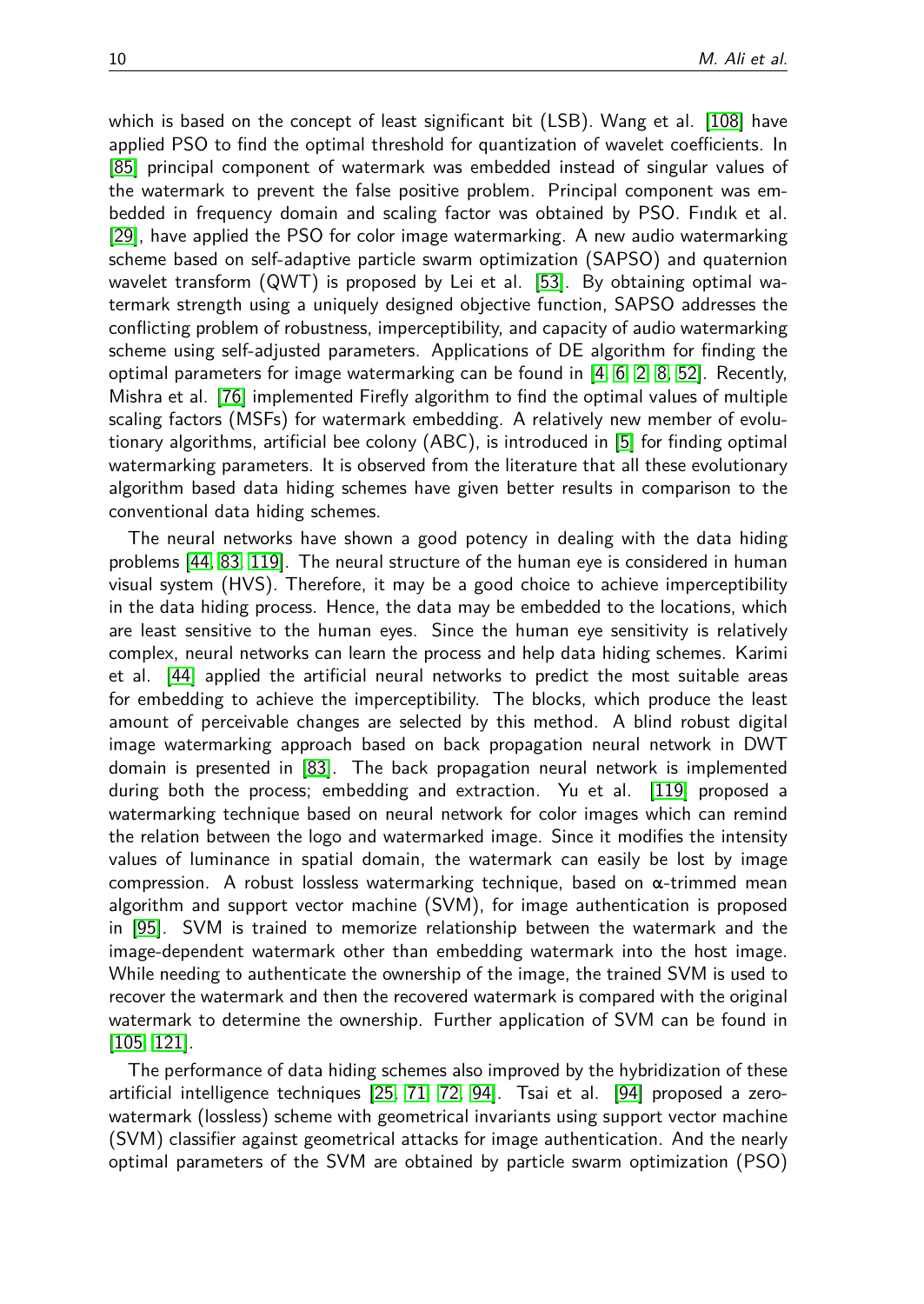algorithm. The hybridization of genetic algorithm and neural networks for the data hiding schemes can be found in [\[25,](#page-12-14) [72\]](#page-15-1). Maity et al. [\[71\]](#page-15-9) proposed a watermarking scheme based on GA and fuzzy hybridization.

# <span id="page-10-2"></span>**1.6 Summary**

This chapter has reviewed some recent data hiding schemes. The aim of the chapter was to provide the complete detail of data hiding schemes that may help the new researchers to get the maximum knowledge of the topic. We tried to classify the data hiding schemes in all the known aspects like steganography watermarking, and data hiding schemes utilizing artificial intelligence. The exact classification of data hiding schemes is not possible, as many researchers have combined different approaches to develop hybrid schemes. Based on this review, the following recommendations may help interested users in data hiding for different purposes:

- 1. Steganography that is used for covert communication favor large capacity in comparison to watermarking.
- 2. Watermarking may be used for different purposes such as copyright protection and tamper detection.
- 3. Reversible data hiding schemes are quite useful where the quality of cover media is highly demanding such as military communication, healthcare, and lawenforcement.
- 4. Transformed domain data hiding schemes have better performance in comparison to spatial domain but computationally are expensive.
- 5. Artificial intelligence based data hiding schemes are easy to implement, as these performs without user intervention, and effective in comparison to conventional data hiding schemes.

# **Acknowledgments**

This work was supported under the framework of international cooperation program managed by NRF of Korea (NRF-2013K2A1B9066056).

# **References**

- <span id="page-10-0"></span>[1] O.M. Al-Qershi and B.E. Khoo. High capacity data hiding schemes for medical images based on difference expansion. Journal of Systems and Software, 84(1):105–112, 2011.
- <span id="page-10-1"></span>[2] M. Ali and C.W. Ahn. An optimized watermarking technique based on selfadaptive DE in DWT–SVD transform domain. Signal Processing, 94:545–556, 2014.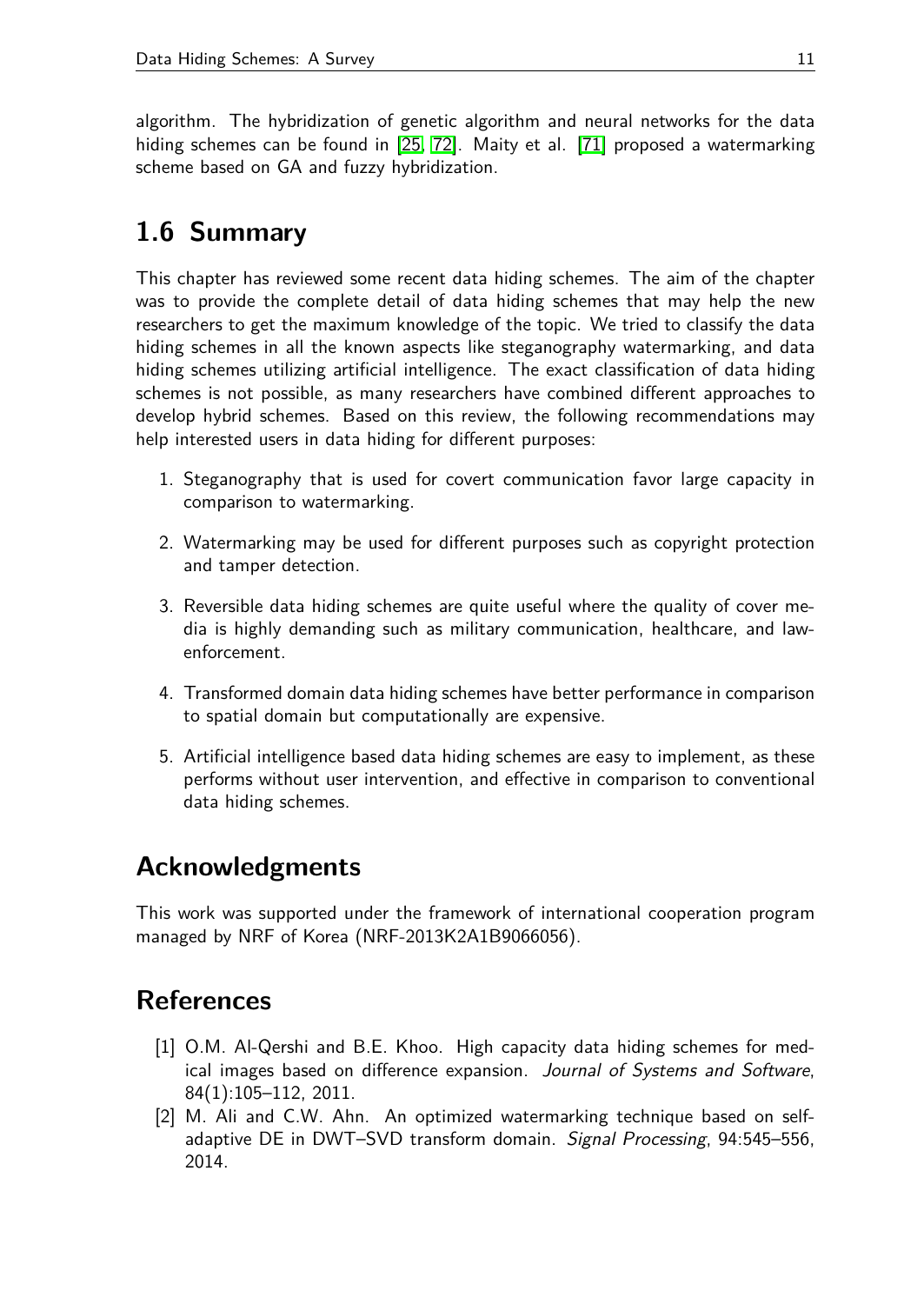- <span id="page-11-11"></span>[3] M. Ali and C.W. Ahn. Comments on 'Optimized gray-scale image watermarking using DWT-SVD and Firefly Algorithm'. Expert Systems with Applications, 42(5):2392–2394, 2015.
- <span id="page-11-5"></span>[4] M. Ali, C.W. Ahn, and M. Pant. A robust image watermarking technique using SVD and differential evolution in DCT domain. Optik - International Journal for Light and Electron Optics, 125(1):428–434, 2014.
- <span id="page-11-1"></span>[5] M. Ali, C.W. Ahn, M. Pant, and P. Siarry. An image watermarking scheme in wavelet domain with optimized compensation of singular value decomposition via artificial bee colony. Information Sciences, 301:44–60, 2015.
- <span id="page-11-6"></span>[6] M. Ali, C.W. Ahn, and P. Siarry. Differential evolution algorithm for the selection of optimal scaling factors in image watermarking. Engineering Applications of Artificial Intelligence, 31:15–26, 2014.
- <span id="page-11-7"></span>[7] S.H. Amiri and M. Jamzad. Robust watermarking against print and scan attack through efficient modeling algorithm. Signal Processing: Image Communication, 29(10):1181–1196, 2014.
- <span id="page-11-2"></span>[8] V. Aslantas. An optimal robust digital image watermarking based on SVD using differential evolution algorithm. Optics Communications, 282(5):769–777, 2009.
- <span id="page-11-8"></span>[9] A. Cedillo-Hernandez, M. Cedillo-Hernandez, M. Garcia-Vazquez, M. Nakano-Miyatake, H. Perez-Meana, and A. Ramirez-Acosta. Transcoding resilient video watermarking scheme based on spatio-temporal HVS and DCT. Signal Processing, 97:40–54, 2014.
- <span id="page-11-14"></span>[10] C.K. Chan and L.M. Cheng. Hiding data in images by simple LSB substitution. Pattern Recognition, 37(3):469–474, 2004.
- <span id="page-11-13"></span>[11] C.C. Chang, J.Y. Hsiao, and C.S. Chan. Finding optimal least-significant-bit substitution in image hiding by dynamic programming strategy. Pattern Recognition, 36(7):1583–1595, 2003.
- <span id="page-11-16"></span>[12] C.C. Chang, C.C. Lin, C.S. Tseng, and W.L. Tai. Reversible hiding in DCT-based compressed images. Information Sciences, 177(13):2768–2786, 2007.
- <span id="page-11-4"></span>[13] C.C. Chang, T.S. Nguyen, and C.C. Lin. A reversible compression code hiding using SOC and SMVQ indices. Information Sciences, 300:85–99, 2015.
- <span id="page-11-9"></span>[14] C.C. Chang, P. Tsai, and C.C. Lin. SVD-based digital image watermarking scheme. Pattern Recognition Letters, 26(10):1577–1586, 2005.
- <span id="page-11-15"></span>[15] C.C. Chang, W.C. Wu, and Y.C. Hu. Lossless recovery of a VQ index table with embedded secret data. Journal of Visual Communication and Image Representation, 18(3):207–216, 2007.
- <span id="page-11-3"></span>[16] I.C. Chang, Y.C. Hu, W.L. Chen, and C.C. Lo. High capacity reversible data hiding scheme based on residual histogram shifting for block truncation coding. Signal Processing, 108:376–388, 2015.
- <span id="page-11-0"></span>[17] A. Cheddad, J. Condell, K. Curran, and P. Mc Kevitt. Digital image steganography: survey and analysis of current methods. Signal Processing, 90(3):727–752, 2010.
- <span id="page-11-10"></span>[18] B. Chen, G. Coatrieux, G. Chen, X. Sun, J.L. Coatrieux, and H. Shu. Full 4- D quaternion discrete Fourier transform based watermarking for color images. Digital Signal Processing, 28:106–119, 2014.
- <span id="page-11-12"></span>[19] T.H. Chen, C.C. Chang, C.S. Wu, and D.C. Lou. On the security of a copyright protection scheme based on visual cryptography. Computer Standards  $\&$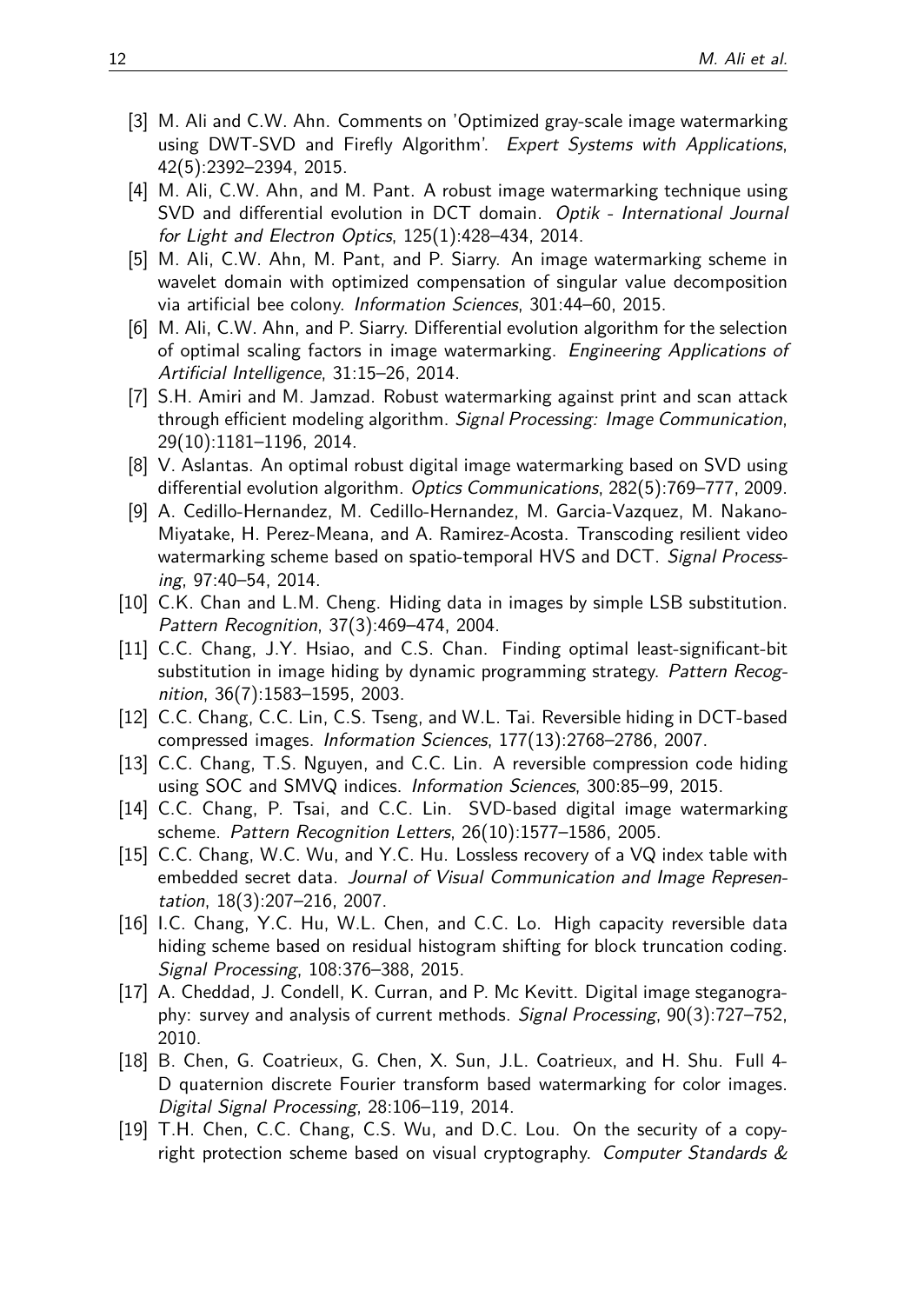Interfaces, 31(1):1–5, 2009.

- <span id="page-12-8"></span>[20] I. Cox, M.L. Miller, and J.A. Bloom. Digital watermarking. Morgan Kaufmann Publishers Inc. San Francisco, CA, USA, 2002.
- <span id="page-12-0"></span>[21] I.J. Cox, J. Kilian, F.T. Leighton, and T. Shamoon. Secure spread spectrum watermarking for multimedia. IEEE Transactions on Image Processing, 6(12):1673– 1687, 1997.
- <span id="page-12-9"></span>[22] S. Dadkhah, A.A. Manaf, Y. Hori, A.E. Hassaniend, and S. Sadeghi. An effective SVD-based image tampering detection and self-recovery using active watermarking. Signal Processing: Image Communication, 29(10):1197–1210, 2014.
- <span id="page-12-13"></span>[23] K. Dasgupta, J.K. Mondal, and P. Dutta. Optimized video steganography using Genetic Algorithm (ga). Procedia Technology, 10:131–137, 2013.
- <span id="page-12-7"></span>[24] J.J. Eggers, R. Baeuml, and B. Girod. Communications approach to image steganography. In Security and Watermarking of Multimedia Contents IV, volume 4675 of SPIE, pages 26–37, 2002.
- <span id="page-12-14"></span>[25] N.N. El-Emam and R.A.S. AL-Zubidy. New steganography algorithm to conceal a large amount of secret message using hybrid adaptive neural networks with modified adaptive genetic algorithm. Journal of Systems and Software, 86(6):1465–1481, 2013.
- <span id="page-12-3"></span>[26] E.H. Elshazly, O.S. Faragallah, A.M. Abbas, M.A. Ashour, E.S.M. El-Rabaie, H. Kazemian, S.A. Alshebeili, F.E. Abd El-Samie, and H.S.El-sayed. Robust and secure fractional wavelet image watermarking. Signal, Image and Video Processing, 2014. in press.
- <span id="page-12-10"></span>[27] M.Q. Fan, H.X. Wang, and S.K. Li. Restudy on SVD-based watermarking scheme. Applied Mathematics and Computation, 203(2):926–930, 2008.
- <span id="page-12-11"></span>[28] O.S. Faragallah. Efficient video watermarking based on singular value decomposition in the discrete wavelet transform domain. AEU - International Journal of Electronics and Communications, 67(3):189–196, 2013.
- <span id="page-12-15"></span>[29] O. Findik, I. Babaoglu, and E. Ulker. A color image watermarking scheme based on hybrid classification method: particle swarm optimization and k-nearest neighbor algorithm. Optics Communications, 283(24):4916–4922, 2010.
- <span id="page-12-5"></span>[30] D.S. Fu, Z.J. Jing, S.G. Zhao, and J. Fan. Reversible data hiding based on prediction-error histogram shifting and EMD mechanism. AEU - International Journal of Electronics and Communications, 68(10):933–943, 2014.
- <span id="page-12-1"></span>[31] X. Gao, L. An, Y. Yuan, D. Tao, and X. Li. Lossless data embedding using generalized statistical quantity histogram. IEEE Transactions on Circuits and Systems for Video Technology, 21(8):1061–1070, 2011.
- <span id="page-12-4"></span>[32] Q. Gu and T. Gao. A novel reversible robust watermarking algorithm based on chaotic system. Digital Signal Processing, 23(1):213–217, 2013.
- <span id="page-12-6"></span>[33] X. Gui, X. Li, and B. Yang. A high capacity reversible data hiding scheme based on generalized prediction-error expansion and adaptive embedding. Signal Processing, 98:370–380, 2014.
- <span id="page-12-2"></span>[34] J.M. Guo and H. Prasetyo. False-positive-free SVD-based image watermarking. Journal of Visual Communication and Image Representation, 25(5):1149–11632, 2014.
- <span id="page-12-12"></span>[35] J.M. Guo and H. Prasetyo. Security analyses of the watermarking scheme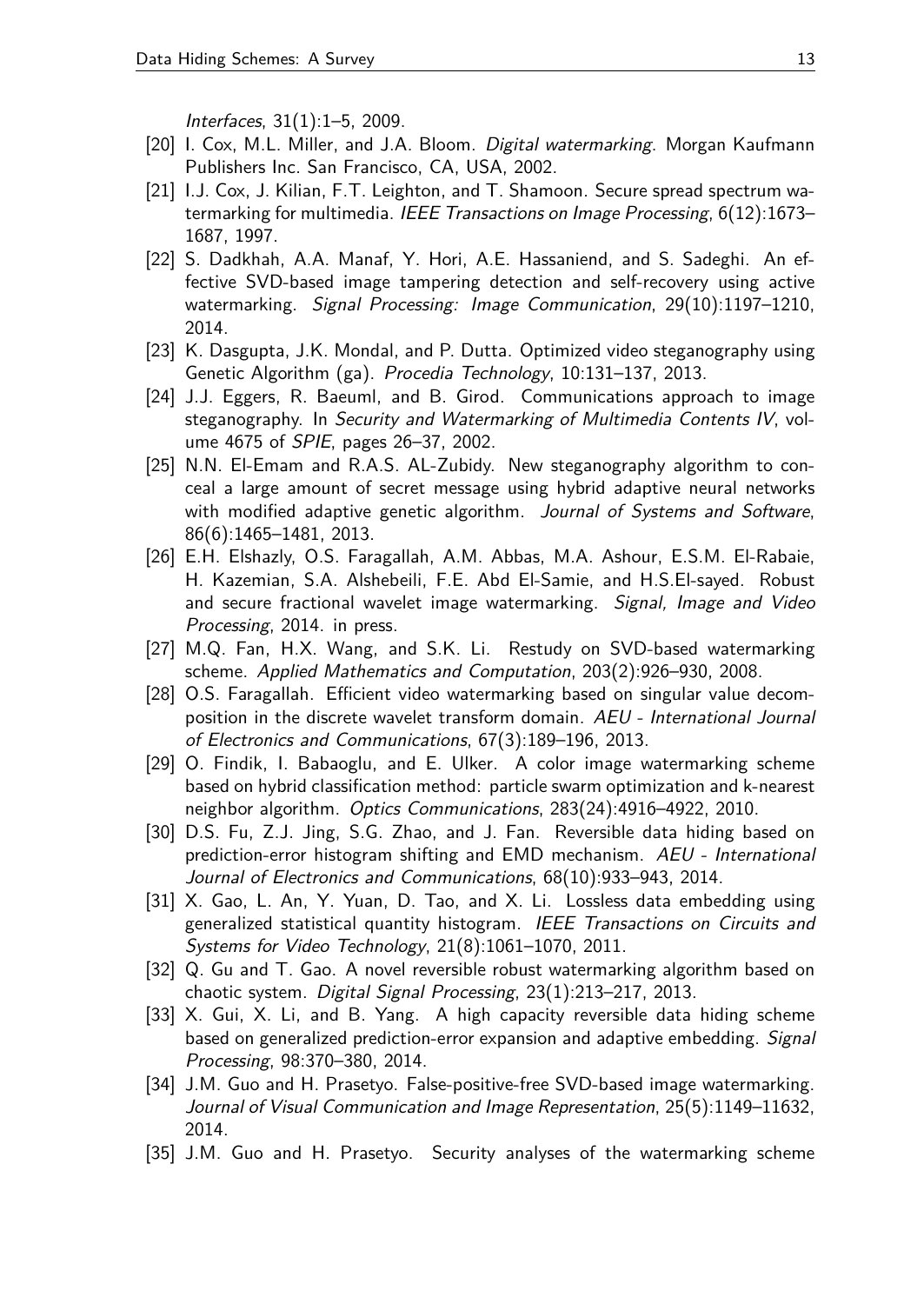based on redundant discrete wavelet transform and singular value decomposition. AEU - International Journal of Electronics and Communications, 68(9):816–834, 2014.

- <span id="page-13-6"></span>[36] W. Hong. Adaptive reversible data hiding method based on error energy control and histogram shifting. Optics Communications, 285(2):101–108, 2012.
- <span id="page-13-13"></span>[37] H.T. Hu and L.Y. Hsu. Exploring DWT¨cSVD¨cDCT feature parameters for robust multiple watermarking against JPEG and JPEG2000 compression. Computers & Electrical Engineering, 41:52–63, 2015.
- <span id="page-13-14"></span>[38] H.T. Hu and L.Y. Hsu. Robust, transparent and high-capacity audio watermarking in DCT domain. Signal Processing, 109:226–235, 2015.
- <span id="page-13-12"></span>[39] H.T. Hu, L.Y. Hsu, and H.H. Chou. Perceptual-based DWPT-DCT framework for selective blind audio watermarking. Signal Processing, 105:316–327, 2014.
- <span id="page-13-7"></span>[40] L.C. Huang, L.Y. Tseng, and M.S. Hwang. A reversible data hiding method by histogram shifting in high quality medical images. Journal of Systems and Software, 86(3):716–727, 2013.
- <span id="page-13-11"></span>[41] E. Hussein and M.A. Belal. Digital watermarking techniques, applications and attacks applied to digital media: a survey. International Journal of Engineering Research & Technology, 1(7):1–8, 2012.
- <span id="page-13-16"></span>[42] R. Jafari, D. Ziou, and M.M. Rashidi. Increasing image compression rate using steganography. Expert Systems with Applications, 40(17):6918–6927, 2013.
- <span id="page-13-0"></span>[43] K.H. Jung and K.Y. Yoo. Data hiding method in binary images based on block masking for key authentication. Information Sciences, 277:188–196, 2014.
- <span id="page-13-17"></span>[44] M. Karimi, M. Mohrekesh, S. Azizi, and S. Samavi. Transparent watermarking based on psychovisual properties using neural networks. In 8th Iranian Conference on Machine Vision and Image Processing (MVIP), pages 33–37, 2013.
- <span id="page-13-9"></span>[45] M. Khalil and A. Adib. Audio watermarking with high embedding capacity based on multiple access techniques. Digital Signal Processing, 34:116–125, 2014.
- <span id="page-13-8"></span>[46] A. Khan, A. Siddiqa, S. Munib, and S. A. Malik. A recent survey of reversible watermarking techniques. Information Sciences, 279:251–272, 2014.
- <span id="page-13-4"></span>[47] C.C. Lai. A digital watermarking scheme based on singular value decomposition and tiny genetic algorithm. Digital Signal Processing, 21(4):522–527, 2011.
- <span id="page-13-15"></span>[48] C.C. Lai. An improved SVD-based watermarking scheme using human visual characteristics. Optics Communications, 284(4):938–944, 2011.
- <span id="page-13-5"></span>[49] J. Lang and Z.G. Zhang. Blind digital watermarking method in the fractional Fourier transform domain. Optics and Lasers in Engineering, 53:112–121, 2014.
- <span id="page-13-1"></span>[50] C.W. Lee and W.H. Tsai. A data hiding method based on information sharing via PNG images for applications of color image authentication and metadata embedding. Signal Processing, 93(7):2010–2025, 2013.
- <span id="page-13-3"></span>[51] S.H. Lee. DWT based coding DNA watermarking for DNA copyright protection. Information Sciences, 273:263–286, 2014.
- <span id="page-13-2"></span>[52] B. Lei, E.L. Tan, S. Chen, D. Ni, T. Wang, and H. Lei. Reversible watermarking scheme for medical image based on differential evolution. Expert Systems with Applications, 41(7):3178–3188, 2014.
- <span id="page-13-10"></span>[53] B. Lei, F. Zhou, E.L. Tanc, D. Ni, H. Lei, S. Chen, and T. Wang. Optimal and secure audio watermarking scheme based on self-adaptive particle swarm optimization and quaternion wavelet transform. Signal Processing, 113:80–94,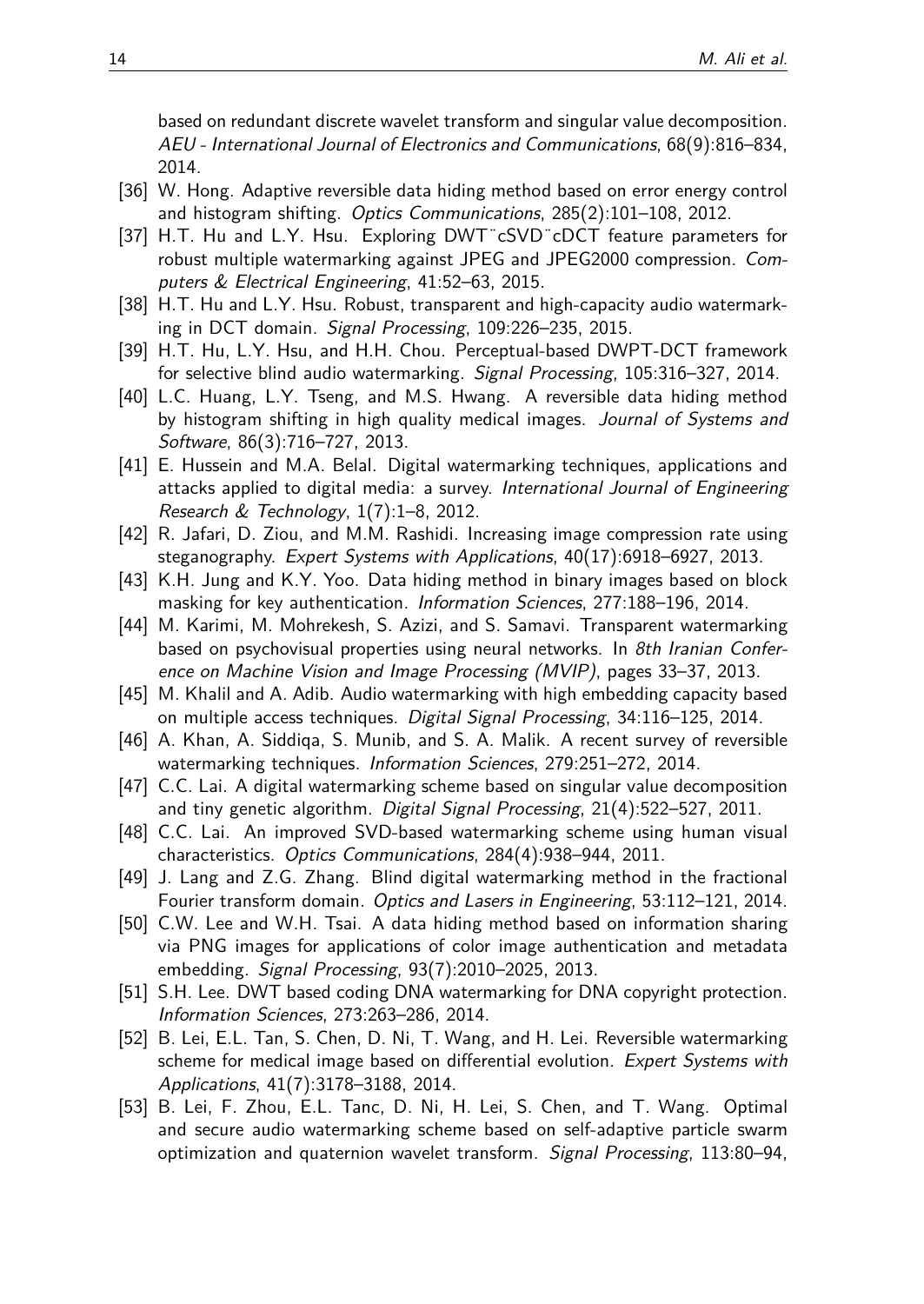2015.

- <span id="page-14-15"></span>[54] H.Y. Leung, L.M. Cheng, F. Liu, and Q.K. Fu. Adaptive reversible data hiding based on block median preservation and modification of prediction errors. Journal of Systems and Software, 86(8):2204–2219, 2013.
- <span id="page-14-4"></span>[55] X. Li, J. Li, B. Li, and B. Yang. High-fidelity reversible data hiding scheme based on pixel-value-ordering and prediction-error expansion. Signal Processing, 93(1):198–205, 2013.
- <span id="page-14-0"></span>[56] C.C. Lin, X.L. Liu, and S.M. Yuan. Reversible data hiding for VQ-compressed images based on search-order coding and state-codebook mapping. Information Sciences, 293:314–326, 2015.
- <span id="page-14-7"></span>[57] S.D. Lin, S.-C. Shie, and J.Y. Guo. Improving the robustness of DCT-based image watermarking against JPEG compression. Computer Standards & Interfaces, 32(1-2):54–60, 2010.
- <span id="page-14-13"></span>[58] Y.K. Lin. High capacity reversible data hiding scheme based upon discrete cosine transformation. Journal of Systems and Software, 85(10):2395–2404, 2012.
- <span id="page-14-12"></span>[59] H.C. Ling, R.C.W. Phan, and S.H. Heng. On an optimal robust digital image watermarking based on SVD using differential evolution algorithm. Optics Communications, 282(5):769–777, 2009.
- <span id="page-14-10"></span>[60] H.C. Ling, R.C.W. Phan, and S.H. Heng. On the security of a hybrid watermarking algorithm based on singular value decomposition and Radon transform. AEU - International Journal of Electronics and Communications, 65(11):958– 960, 2011.
- <span id="page-14-11"></span>[61] H.C. Ling, R.C.W. Phan, and S.H. Heng. Comment on 'Robust blind image watermarking scheme based on Redundant Discrete Wavelet Transform and Singular Value Decomposition'. AEU - International Journal of Electronics and Communications, 67(10):894–897, 2013.
- <span id="page-14-6"></span>[62] J.C. Liu and S.Y. Chen. Fast two-layer image watermarking without referring to the original image and watermark. Image and Vision Computing, 19(14):1083– 1097, 2001.
- <span id="page-14-5"></span>[63] R. Liu and T. Tan. An SVD-based watermarking scheme for protecting rightful ownership. IEEE Transactions on Multimedia, 4(1):121–128, 2002.
- <span id="page-14-8"></span>[64] Y. Liu and J. Zhao. A new video watermarking algorithm based on 1D DFT and Radon transform. Signal Processing, 90(2):626–639, 2010.
- <span id="page-14-2"></span>[65] D.C. Lou, C.L. Chou, H.K. Tso, and C.C. Chiu. Active steganalysis for histogram-shifting based reversible data hiding. Optics Communications, 285(10-11):2510–2518, 2012.
- <span id="page-14-1"></span>[66] D.C. Lou, H.K. Tso, and J.L. Liu. A copyright protection scheme for digital images using visual cryptography technique. Computer Standards  $&$  Interfaces, 29(1):125–131, 2007.
- <span id="page-14-9"></span>[67] W. Lu, H. Lu, and F.L. Chung. Feature based robust watermarking using image normalization. Computers & Electrical Engineering, 36(1):2–18, 2010.
- <span id="page-14-3"></span>[68] X. Ma, Z. Pan, S. Hu, and L. Wang. Reversible data hiding scheme for VQ indices based on modified locally adaptive coding and double-layer embedding strategy. Journal of Visual Communication and Image Representation, 28:60–70, 2015.
- <span id="page-14-14"></span>[69] S.U. Maheswari and D.J. Hemanth. Frequency domain QR code based image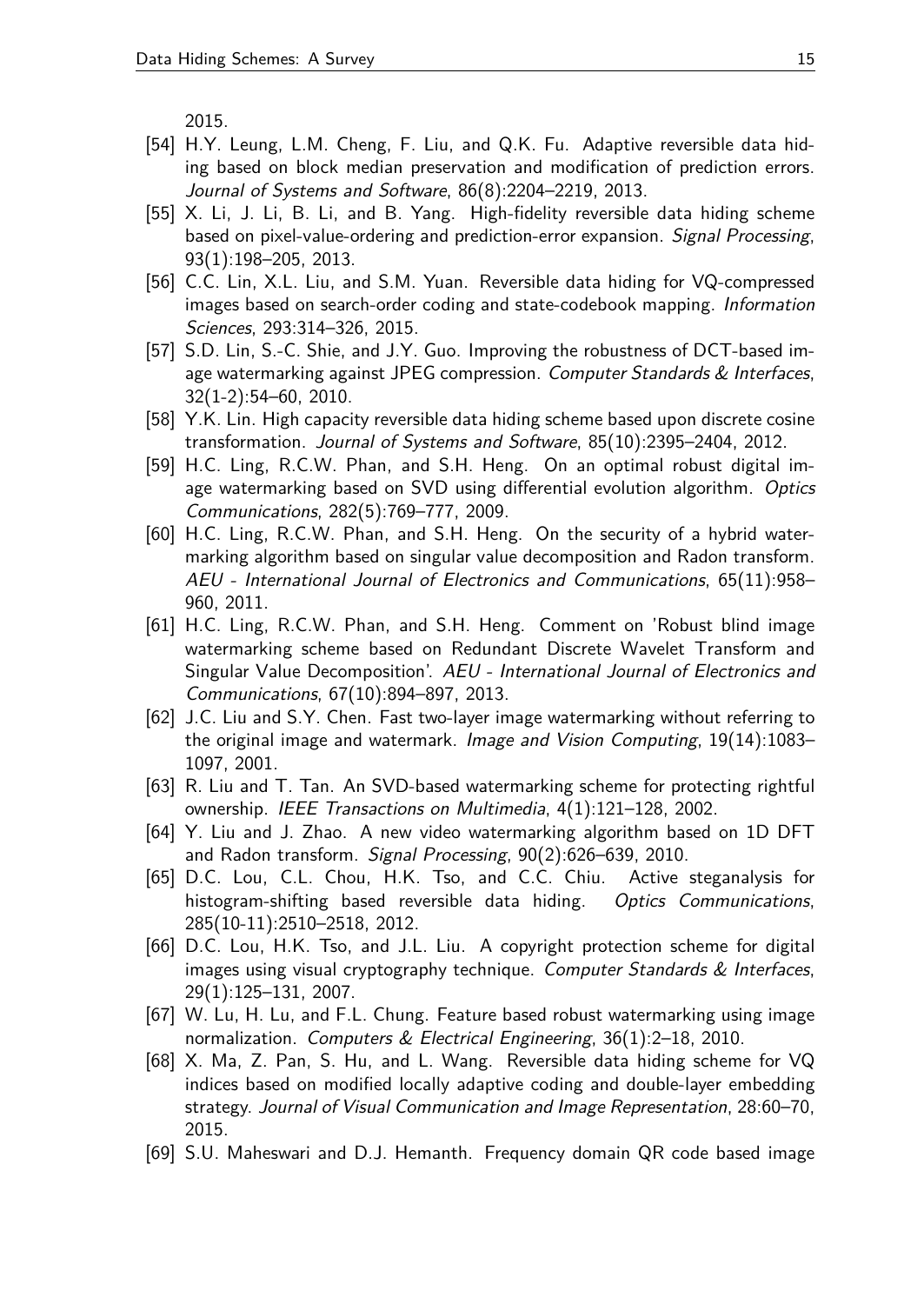steganography using Fresnelet transform. AEU - International Journal of Electronics and Communications, 69(2):539–544, 2015.

- <span id="page-15-0"></span>[70] S.P. Maity and M.K. Kundu. DHT domain digital watermarking with low loss in image informations. AEU - International Journal of Electronics and Communications, 64(3):243–257, 2010.
- <span id="page-15-9"></span>[71] S.P. Maity, S. Maity, J. Sil, and C. Delpha. Collusion resilient spread spectrum watermarking in M-band wavelets using GA-fuzzy hybridization. Journal of Systems and Software, 86(1):47–59, 2013.
- <span id="page-15-1"></span>[72] S.P. Maity, S. Maity, J. Sil, and C. Delpha. Perceptually adaptive MC-SS image watermarking using GA-NN hybridization in fading gain. Engineering Applications of Artificial Intelligence, 31:3–14, 2014.
- <span id="page-15-5"></span>[73] N.M. Makbol and B.E. Khoo. Robust blind image watermarking scheme based on Redundant Discrete Wavelet Transform and Singular Value Decomposition. AEU - International Journal of Electronics and Communications, 67(2):102–112, 2013.
- <span id="page-15-6"></span>[74] N.M. Makbol and B.E. Khoo. A new robust and secure digital image watermarking scheme based on the integer wavelet transform and singular value decomposition. Digital Signal Processing, 33:134–147, 2014.
- <span id="page-15-2"></span>[75] J. Mielikainen. LSB matching revisited. IEEE Signal Processing Letters, 13(5):285–287, 2006.
- <span id="page-15-10"></span>[76] A. Mishra, C. Agarwal, A. Sharma, and P. Bedi. Optimized gray-scale image watermarking using DWT CSVD and Firefly Algorithm. Expert Systems with Applications, 41(17):7858–7867, 2014.
- <span id="page-15-12"></span>[77] A.A. Mohammad, A. Alhaj, and S. Shaltaf. An improved SVD-based watermarking scheme for protecting rightful ownership. Signal Processing, 88(9):2158– 2180, 2008.
- <span id="page-15-3"></span>[78] P. Moulin and J.A. O'Sullivan. Information-theoretic analysis of information hiding. IEEE Transactions on Information Theory, 49(3):563–593, 2003.
- <span id="page-15-11"></span>[79] N. Nikolaidis and I. Pitas. Robust image watermarking in the spatial domain. Signal Processing, 66(3):385–403, 1998.
- <span id="page-15-8"></span>[80] B. Ou, X. Li, Y. Zhao, and R. Ni. Reversible data hiding using invariant pixelvalue-ordering and prediction-error expansion. Signal Processing: Image Communication, 29(7):760–772, 2014.
- <span id="page-15-7"></span>[81] G.A. Papakostas, E.D. Tsougenis, and D.E. Koulouriotis. Moment-based local image watermarking via genetic optimization. Applied Mathematics and Computation, 227:222–236, 2014.
- <span id="page-15-15"></span>[82] N. Provos and P. Honeyman. Hide and seek: an introduction to steganography. IEEE Security & Privacy, 1(3):32–44, 2003.
- <span id="page-15-14"></span>[83] N. Ramamurthy and S. Varadarajan. The robust digital image watermarking scheme with back propagation neural network in DWT domain. Procedia Engineering, 38:3769–3778, 2012.
- <span id="page-15-13"></span>[84] S. Rastegar, F. Namazi, K. Yaghmaie, and A. Aliabadian. Hybrid watermarking algorithm based on Singular Value Decomposition and Radon transform. AEU - International Journal of Electronics and Communications, 65(7):658–663, 2011.
- <span id="page-15-4"></span>[85] R.S. Run, S.J. Horng, J.L. Lai, T.W. Kao, and R.J. Chen. An improved SVDbased watermarking technique for copyright protection. Expert Systems with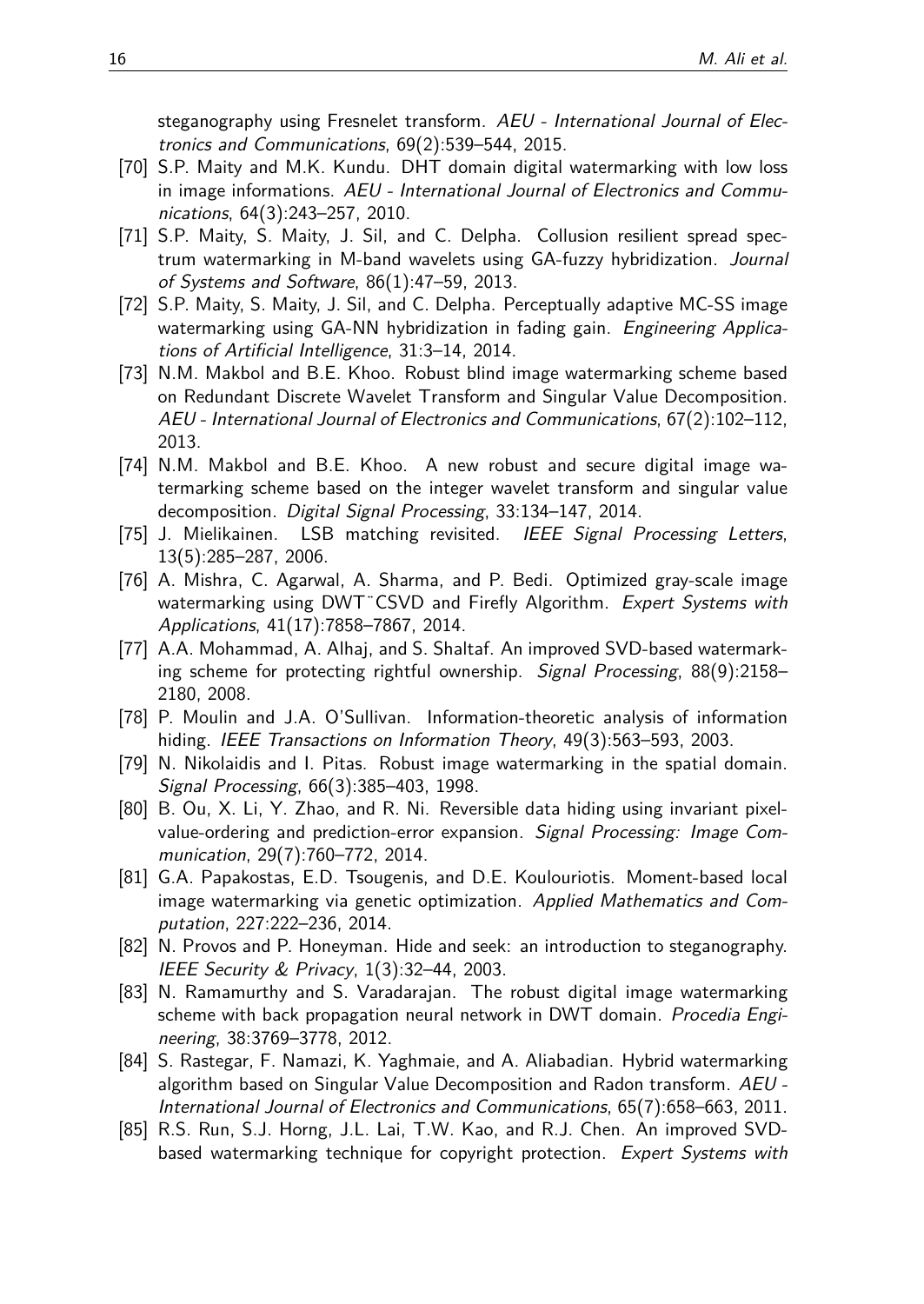Applications, 39(1):673–689, 2012.

- <span id="page-16-13"></span>[86] R. Rykaczewski. Comments on 'An SVD-based watermarking scheme for protecting rightful Ownership'. IEEE Transactions on Multimedia, 9(2):421–423, 2007.
- <span id="page-16-1"></span>[87] M.M. Sadek, A.S. Khalifa, and M.G.M. Mostafa. Video steganography: a comprehensive review. Multimedia Tools and Applications, 2014. in press.
- <span id="page-16-2"></span>[88] M.J. Sahraee and S. Ghofrani. A robust blind watermarking method using quantization of distance between wavelet coefficients. Signal, Image and Video Processing, 7(4):799–807, 2013.
- <span id="page-16-5"></span>[89] S.C. Shie, S.D. Lin, and J.H. Jiang. Visually imperceptible image hiding scheme based on vector quantization. Information Processing  $\&$  Management, 46(5):495–501, 2010.
- <span id="page-16-11"></span>[90] C. Song, S. Sudirman, and M. Merabti. A robust region-adaptive dual image watermarking technique. Journal of Visual Communication and Image Representation, 23(3):549–568, 2012.
- <span id="page-16-12"></span>[91] Q. Su, Y. Niu, H. Zou, and X. Liu. A blind dual color images watermarking based on singular value decomposition. Applied Mathematics and Computation, 219(16):8455–8466, 2013.
- <span id="page-16-0"></span>[92] M.S. Subhedar and V.H. Mankar. Current status and key issues in image steganography: a survey. Computer Science Review, 13-14:95–113, 2014.
- <span id="page-16-14"></span>[93] G.C.W. Ting. Ambiguity attacks on the Ganic-Eskicioglu robust DWT-SVD image watermarking scheme. In Information Security and Cryptology (ICISC), volume 3935, pages 378–388, 2006.
- <span id="page-16-9"></span>[94] H.H. Tsai, Y.S. Lai, and S.C. Lo. A zero-watermark scheme with geometrical invariants using SVM and PSO against geometrical attacks for image protection. Journal of Systems and Software, 86(2):335–348, 2013.
- <span id="page-16-10"></span>[95] H.H. Tsai, H.C. Tseng, and Y.S. Lai. Robust lossless image watermarking based on  $\alpha$ -trimmed mean algorithm and support vector machine. Journal of Systems and Software, 83(6):1015–1028, 2010.
- <span id="page-16-3"></span>[96] P. Tsai, Y.C. Hu, and H.L. Yeh. Reversible image hiding scheme using predictive coding and histogram shifting. Signal Processing, 89(6):1129–1143, 2009.
- <span id="page-16-7"></span>[97] Y.S. Tsai and P. Tsai. Adaptive data hiding for vector quantization images based on overlapping codeword clustering. Information Sciences, 181(15):3188–3198, 2011.
- <span id="page-16-6"></span>[98] T.Y. Tu and C.H. Wang. Reversible data hiding with high payload based on referred frequency for VQ compressed codes index. Signal Processing, 108:278– 287, 2015.
- <span id="page-16-15"></span>[99] E. Vellasques, R. Sabourin, and E. Granger. Fast intelligent watermarking of heterogeneous image streams through mixture modeling of PSO populations. Applied Soft Computing, 13(6):3130–3148, 2013.
- <span id="page-16-4"></span>[100] C.T. Wang and H.F. Yu. A Markov-based reversible data hiding method based on histogram shifting. Journal of Visual Communication and Image Representation, 23(5):798–811, 2012.
- <span id="page-16-8"></span>[101] L. Wang, Z. Pan, X. Ma, and S. Hu. A novel high-performance reversible data hiding scheme using SMVQ and improved locally adaptive coding method. Journal of Visual Communication and Image Representation, 25(2):454–465,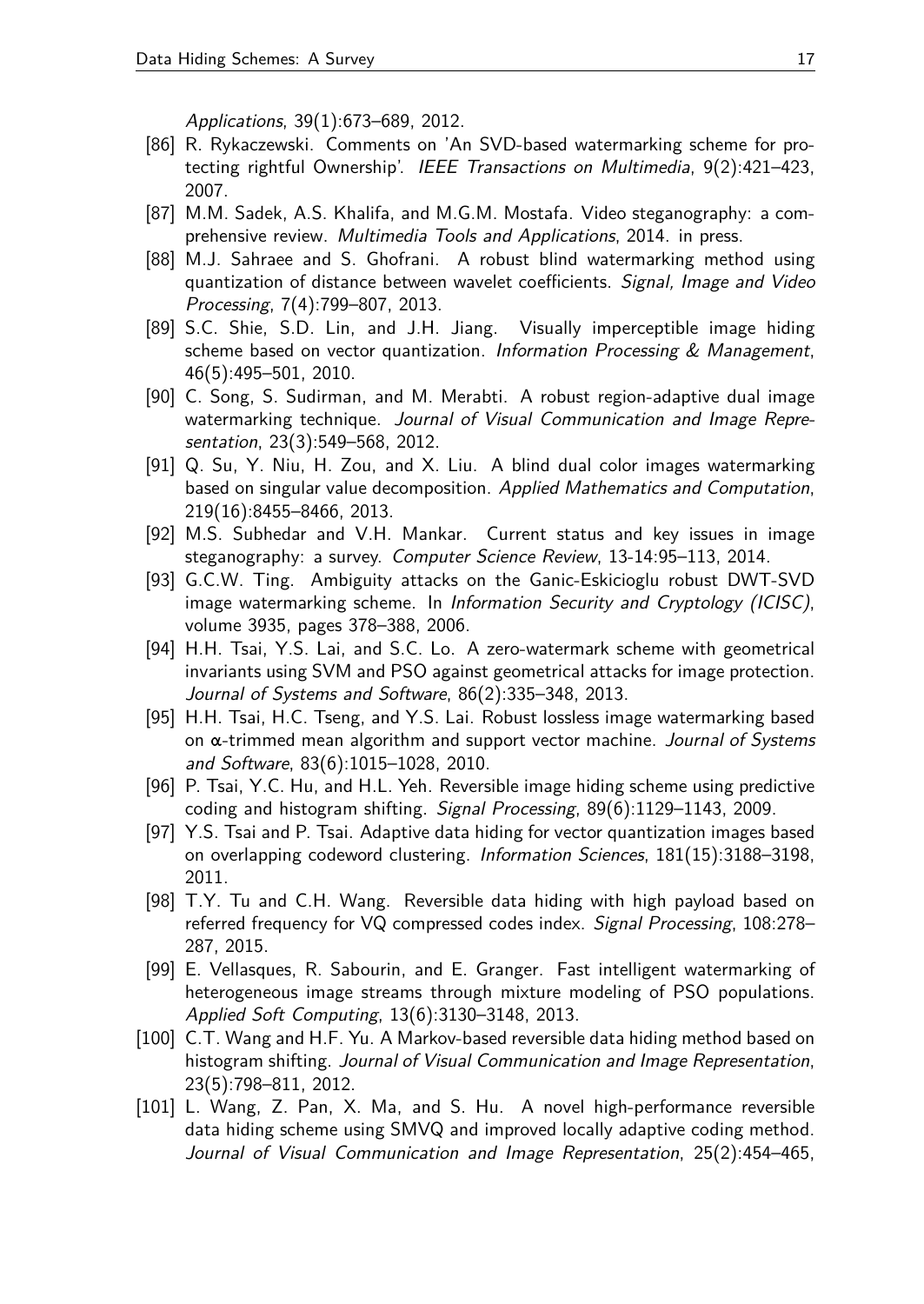2014.

- <span id="page-17-2"></span>[102] M.S. Wang and W.C. Chen. A hybrid DWT-SVD copyright protection scheme based on k-means clustering and visual cryptography. Computer Standards & Interfaces, 31(4):757–762, 2009.
- <span id="page-17-14"></span>[103] N. Wang, H. Zhang, and C. Mena. A high capacity reversible data hiding method for 2D vector maps based on virtual coordinates. Computer-Aided Design, 47:108–117, 2014.
- <span id="page-17-11"></span>[104] R.Z. Wang, C.F. Lin, and J.C. Lin. Image hiding by optimal LSB substitution and genetic algorithm. Pattern Recognition, 34(3):671–683, 2001.
- <span id="page-17-16"></span>[105] X.Y. Wang, E.N. Miao, and H.Y. Yang. A new SVM-based image watermarking using Gaussian–Hermite moments. Applied Soft Computing, 12(2):887–903, 2012.
- <span id="page-17-5"></span>[106] X.Y. Wang, Y.P. Yang, and H.Y. Yang. Invariant image watermarking using multi-scale Harris detector and wavelet moments. Computers & Electrical Engineering, 36(1):31–44, 2010.
- <span id="page-17-0"></span>[107] Y. Wang and A. Pearmain. Blind image data hiding based on self reference. Pattern Recognition Letters, 25(15):1681–1689, 2004.
- <span id="page-17-3"></span>[108] Y.R. Wang, W.H. Lin, and L. Yang. An intelligent watermarking method based on particle swarm optimization. Expert Systems with Applications, 38(7):8024– 8029, 2011.
- <span id="page-17-9"></span>[109] Z. Wang, A.C. Bovik, H.R. Sheikh, and E.P. Simoncelli. Image quality assessment: from error visibility to structural similarity. IEEE Transactions on Image Processing, 13(4):600–612, 2004.
- <span id="page-17-7"></span>[110] Z.H. Wang, C.F. Lee, and C.Y. Chang. Histogram-shifting-imitated reversible data hiding. Journal of Systems and Software, 86(2):315–323, 2013.
- <span id="page-17-12"></span>[111] C.C. Wu, S.J. Kao, and M.S. Hwang. A high quality image sharing with steganography and adaptive authentication scheme. Journal of Systems and Software, 84(12):2196–2207, 2011.
- <span id="page-17-6"></span>[112] H.C. Wu, C.C. Lee, C.S. Tsai, Y.P. Chu, and H.R. Chen. A high capacity reversible data hiding scheme with edge prediction and difference expansion. Journal of Systems and Software, 82(12):1966–1973, 2009.
- <span id="page-17-4"></span>[113] X. Wu and W. Sun. Robust copyright protection scheme for digital images using overlapping DCT and SVD. Applied Soft Computing, 13(2):1170–1182, 2013.
- <span id="page-17-8"></span>[114] X. Wu and W. Sun. High-capacity reversible data hiding in encrypted images by prediction error. Signal Processing, 104:387–400, 2014.
- <span id="page-17-1"></span>[115] C.H. Yang, C.Y. Weng, S.J. Wang, and H.M. Sun. Adaptive data hiding in edge areas of images with spatial LSB domain systems. IEEE Transactions on Information Forensics and Security, 3(3):488–497, 2008.
- <span id="page-17-15"></span>[116] H.Y. Yang, X.Y. Wang, Y. Zhang, and M. E-nuo. Robust digital watermarking in PDTDFB domain based on least squares support vector machine. *Engineering* Applications of Artificial Intelligence, 26(9):2058–2072, 2013.
- <span id="page-17-10"></span>[117] N.I. Yassin, N.M. Salem, and M.I. El Adawy. Qim blind video watermarking scheme based on Wavelet transform and principal component analysis. Alexandria Engineering Journal, 53(4):833–842, 2014.
- <span id="page-17-13"></span>[118] H.L. Yeh, S.T. Gue, P. Tsai, and W.K. Shih. Wavelet bit-plane based data hiding for compressed images. AEU - International Journal of Electronics and